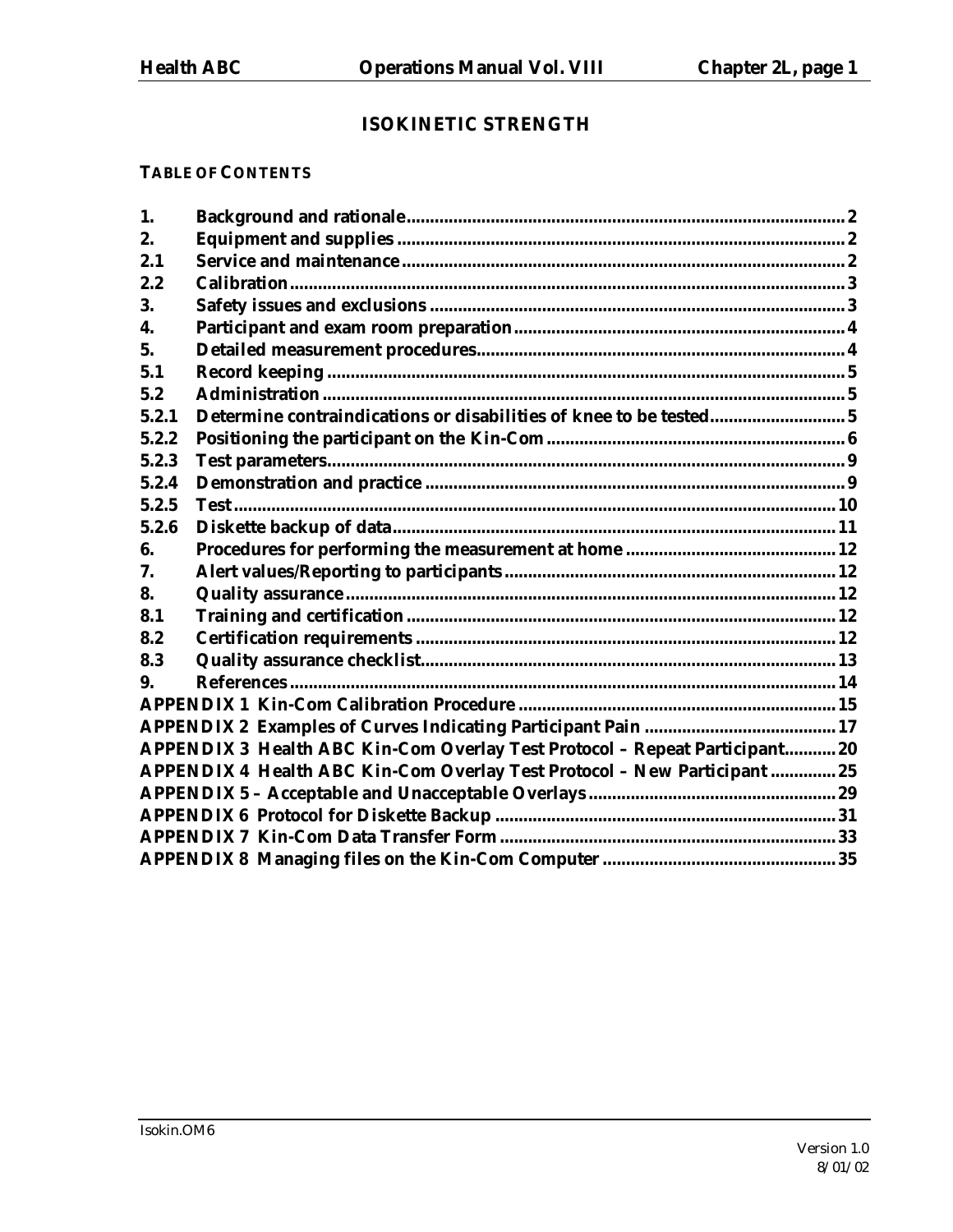#### **ISOKINETIC STRENGTH**

#### **1. Background and rationale**

Standing up from a chair or climbing stairs requires concentric contractions of the knee extensors, while sitting down slowly or descending stairs requires eccentric contraction of the same muscle group. Concentric (CONC) refers to contraction of the muscle as it shortens and eccentric (ECC) to contractions of the muscle as it lengthens. Both types of contractions are essential to function. In Health ABC only concentric contraction will be tested.

A Kin-Com isokinetic dynamometer will be used to evaluate the concentric strength of the knee extensors. Isokinetic dynamometers test muscle performance as the participant applies force against a continuously moving mechanical arm. This is in contrast to isometric dynamometers, which require application of force against a fixed mechanical arm or lever. The Kin-Com is capable of testing a variety of muscle groups while the mechanical arm is moving at a variety of speeds. However, studies have found that muscle performance at one speed is highly correlated with performance at other speeds. We will test the performance of knee extensors at 60° per second.

To minimize time and participant burden, we will test knee extensors on one side only, as at Visit 1. The same leg should be used at Visit 6 as at Visit 4 unless that leg can no longer be tested (see Exclusions, Section 3). We will test participants at 60° per second in the concentric mode to get an average of three acceptable trials.

#### **2. Equipment and supplies**

- Kin-Com 125 AP Dynamometer
- Level with magnet
- Certified 5 kg (11 lb) weight with hook or handle and velcro strap for attaching weight to load cell
- Step stool, preferably with a handrail

#### **2.1 Service and maintenance**

Health ABC has contracted with the Chattanooga group for an extended service contract to cover the length of the study. Planned Maintenance inspections must be scheduled every six months. Regular service schedules must be strictly observed.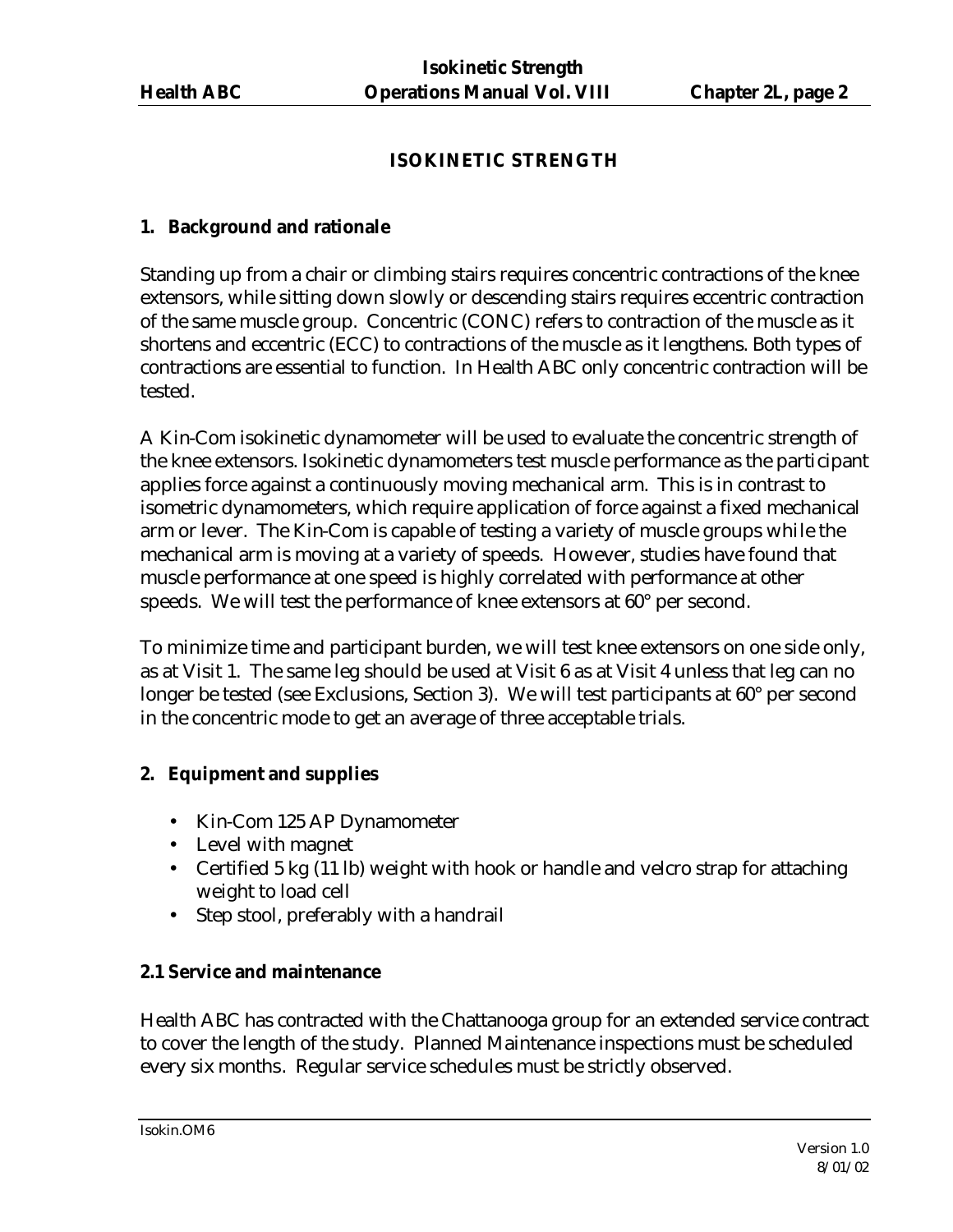

#### **2.2 Calibration**

See Appendix 1 for step by step calibration instructions. These should be followed once a month. Each clinic will have a certified 5 kg (11 lb) weight for calibration.

#### **3. Safety issues and exclusions**

The quadriceps test using the Kin-Com is generally safe and well tolerated by most older participants. However, injury may occur in patients with knee joint pathology or if the machine is operated incorrectly. To avoid injury during testing the mechanical hardware stops must always be in place when training or testing a participant. These pegs, attached to the Kin-Com dynamometer head, act as a backup to the manually determined software stop and start angles. The mechanical stops should be positioned 5° beyond the desired stop and start angles. Failure to place the stops properly may endanger the participant and damage the system. The patient interrupt switch should always be in the participant's grasp during any activity on the Kin-Com. This switch enables participants to stop the lever from moving if they feel that speeds or forces are excessive.

Participants should not be tested on the dynamometer if they have any of the following conditions: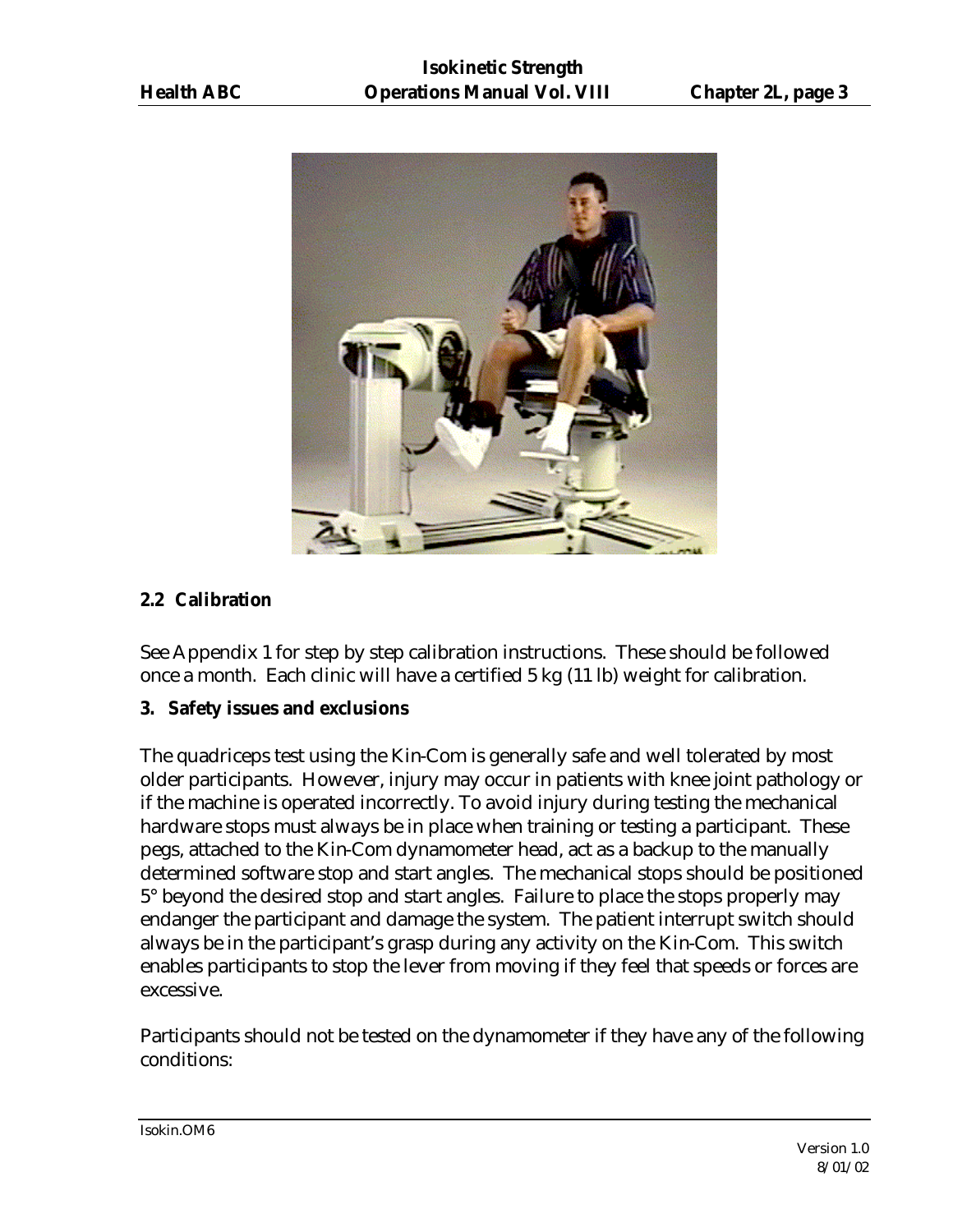- History of cerebral aneurysm
- Cerebral bleeding within the past six months
- Blood pressure  $>199/109$  mm Hg
- Severe bilateral knee pain that would make the examination uncomfortable. Participants with severe unilateral knee pain can be tested on the opposite side.
- Previous total knee replacement; if unilateral, the other knee should be tested.

Unless contraindicated, the participant should be measured on the same leg as they were measured at Visit 4 (see Health ABC Data from Prior Visits Report). However, some participants may have had a knee replacement since Visit 4, or may now have severe knee pain that precludes testing on the original leg. In that case, the other leg should be tested, unless it too has had knee replacement or another contraindication to testing. If a participant complains of pain during the test, or if their curves indicate that they are unable to do the test due to pain (see Appendix 2 for examples of curves indicating pain), the test should be discontinued. NOTE: it may be necessary to change the scale of the image on the screen to be able to detect the wobbles indicating pain. Generally speaking, the scale should be as expanded as possible while keeping the entire curve still on the screen. Detailed instructions for changing the scale are included in Appendix 3 (in **boldface type**).

#### **4. Participant and exam room preparation**

The minimum space requirements for Kin-Com dynamometry is 9'x12', and a 12'x14' space is very comfortable.

Ideally, this test should be performed after a short period of warm-up exercise. The Long-distance Corridor Walk is well-suited to this purpose and should be performed first.

#### **5. Detailed measurement procedures**

Health ABC will use the Kin-Com 125 AP dynamometer. This dynamometer has an automatic positioning feature that stores and recalls a participant's exact positioning and testing protocol from one examination to the next. It is important for this longitudinal study that the methods of strength testing and the participant positioning be consistent throughout the study. Therefore, the settings from Year 4 should only be changed if: 1) the shin pad could slide up and down on the participant's leg, or 2) the lever arm length is too long and touches the top of the foot or prevents the participant from flexing their foot to a 90 degree angle. Short lever arm lengths should be left as is.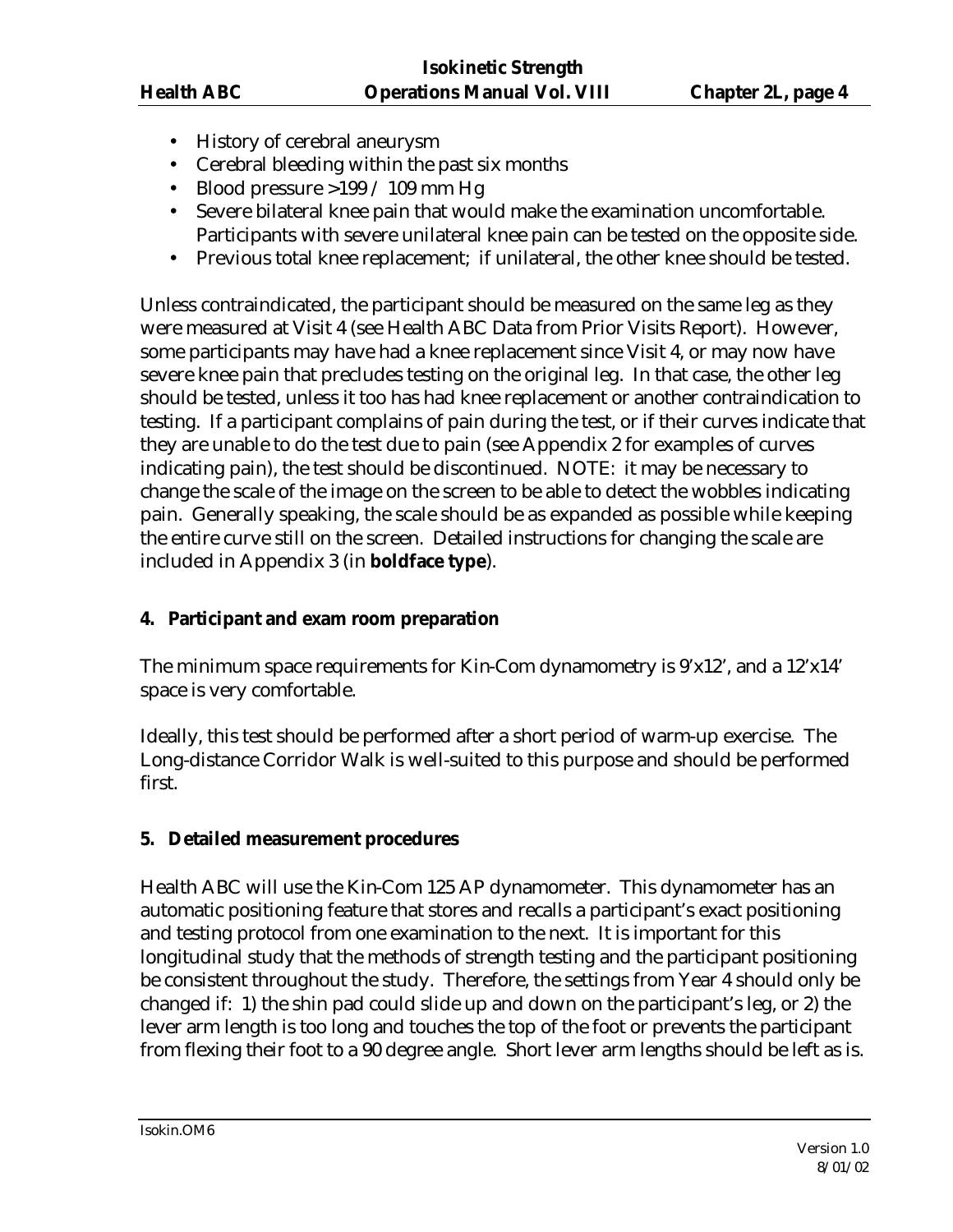Step-by-step instructions for use of the Kin-Com for a participant who has been tested before can be found in Appendix 3. If a participant did not have a baseline exam but can be measured now, follow the procedures in Appendix 4 (new participant). Participants who can no longer be tested on the same leg as at Visit 4, but can be measured on the other leg can be set up by following the instructions in Appendix 3, but doing a new test. The step-by-step instructions for positioning the participant for the new leg are listed in Appendix 3 following the  $\mathcal{L}$ .

# **5.1 Record keeping**

A form is provided as a backup to the computer storage of patient positioning and for a summary record of isokinetic dynamometry testing performed on each participant. In addition, certain data are entered into the Kin-Com database via the keyboard. This includes participant name, gender, Health ABC Enrollment ID # (in the "physician" space in patient information), and the Staff ID of the examiner (in the "clinician" space). **It is important to complete all four of these fields to allow the participant to be positively identified in the data sent to the Coordinating Center for analysis.**

Record which leg is being tested (see Health ABC Data from Prior Visits). Record participant positioning parameters including lever arm length, how many trials were attempted, how many trials were accepted, peak torque, average torque, whether or not the test was performed, and the date of the test.

**Important:** A printout of the report form should also be made immediately after each testing session and kept in the participant's record in case of computer failure. The .cha filename on this printout should be recorded on the form.

#### **5.2 Administration**

#### **5.2.1 Determine contraindications or disabilities of knee to be tested**

1) Check the blood pressure form to ensure that the participant's sitting blood pressure does not exceed 199 systolic and 109 diastolic mm Hg. Record on Kin-Com Form.

2) If the participant indicates that they have suffered a cerebral aneurysm, record this on the Kin-Com form (on page 17 and page 20) and do not continue. Testing is contraindicated in these participants.

Script: "Has a doctor ever told you that you have an aneurysm in the brain?"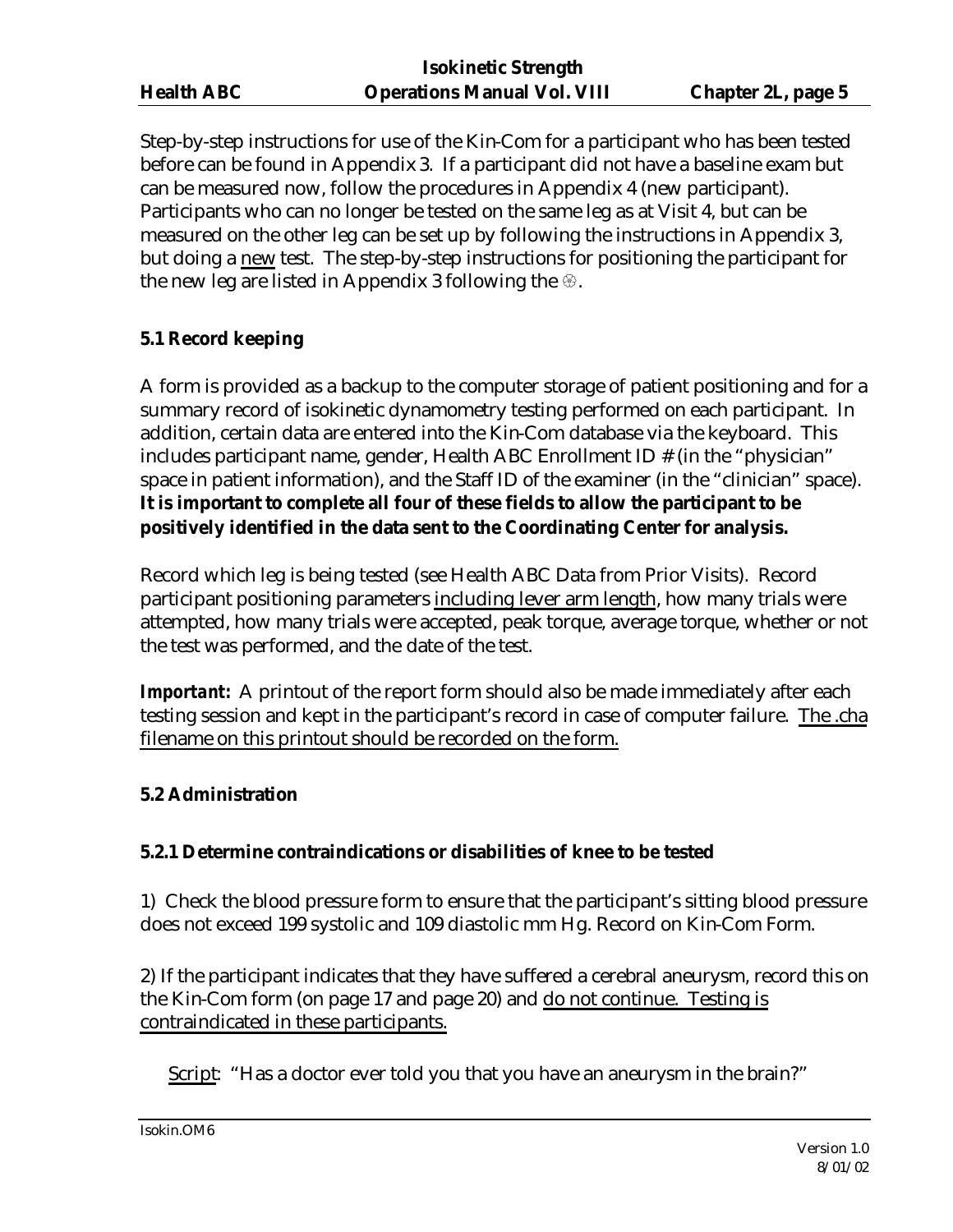3) If the participant indicates that they have suffered a cerebral hemorrhage in the past six months, record this on the Kin-Com form (on page 17 and page 20) and do not continue. Testing is contraindicated in these participants.

Script: "Has a doctor told you that you had a cerebral hemorrhage (bleeding in the brain) in the last six months?"

4) Determine which knee can be tested.

Script: "Have you ever had knee surgery on either leg where all or part of the joint was replaced?"

Refer to the Data from Prior Visits Report for the leg that was tested at Visit 4. If not contraindicated by a new knee replacement, test the same leg as at Visit 4.

5) If both knees have been replaced, do not test. Otherwise, with reference to the leg of interest, determine whether pain will prevent them from doing the test.

"Is it difficult for you to bend or straighten either of your knees fully due to pain, arthritis, injury, or some other condition?"

6) Determine whether the leg can be tested by using a simple manual test. Have the participant extend their knee until the knee is flexed 60 degrees down from the fully extended position. The tester asks the participant to extend the knee and tests manually that the task is correctly understood.

Put hands above the participant's ankle and ask the participant to press against your hands. Keep your elbows extended and use the weight of your upper body to resist the push.

After having tried the movement, the participant should be asked:

Script: "Did you have pain in your knee that stopped you from pushing hard?"

Record results of manual test on Kin-Com form. Do not test if neither leg can be tested without excessive pain.

#### **5.2.2 Positioning the participant on the Kin-Com**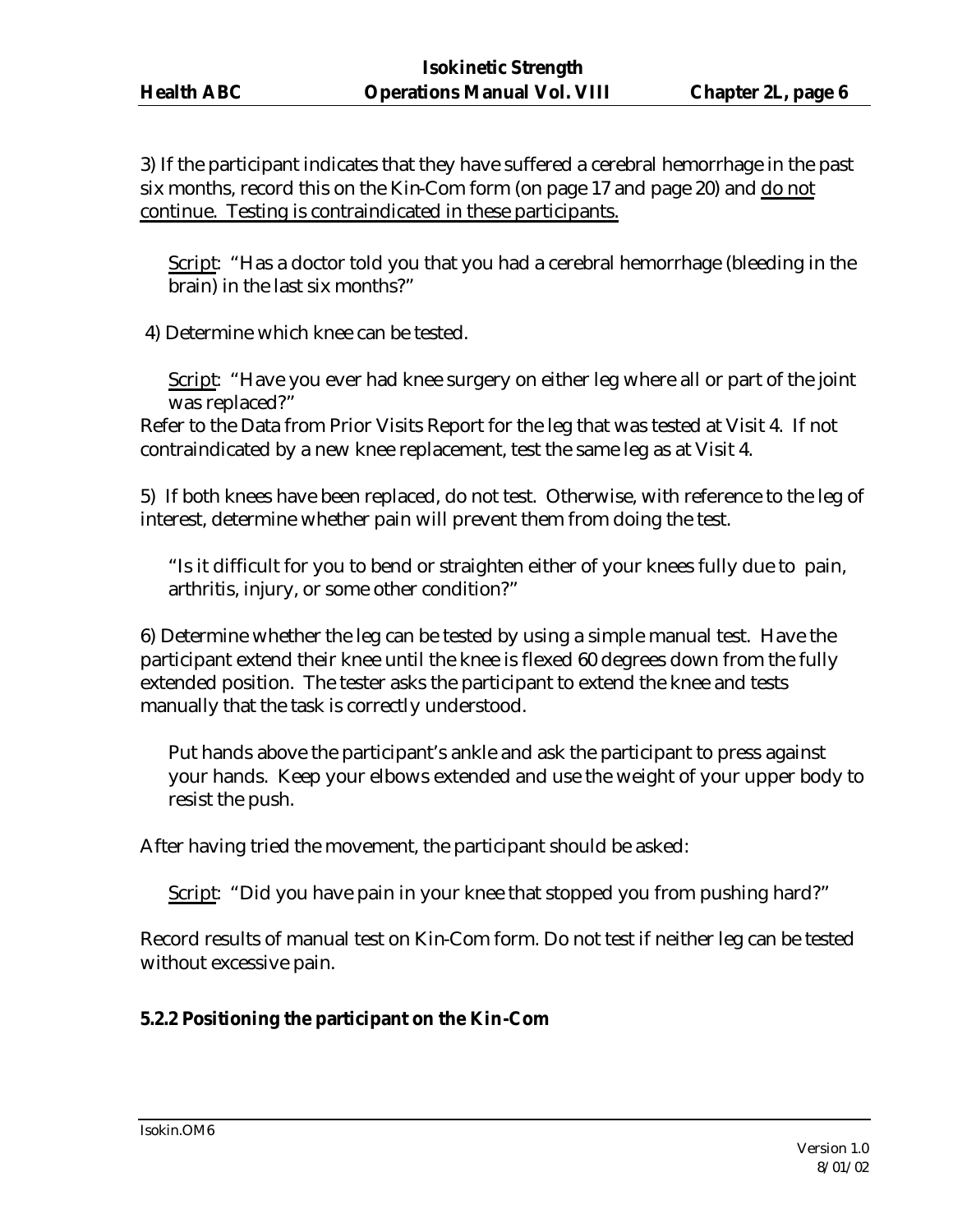1) Participants are positioned sitting and with the back supported according to instructions. Stabilizing straps are placed across the pelvis and the distal thigh of the leg to be tested. Be sure the participant sits all the way back against the back of the chair and the stability straps are strong enough to prevent the participant from using other muscle groups to help the thigh muscle. In Memphis, the participant's untested leg should hang free without support. In Pittsburgh, the participant's untested leg should rest on the footrest.

Script: "Now I would like you to sit in the chair with your hands comfortably in your lap. Please keep your hands in your lap during all testing."

2) If the same leg was tested at Visit 4, position the participant using the dynamometer positioning parameters stored at Visit 4 (see Appendix 3).

**IMPORTANT:** After positioning the participant, be sure to proceed to Manual Mode, then touch Index Location and check whether all positioning parameters including lever arm length are correctly entered, then touch Accept. Touch Enter to save this participant position and touch Yes when asked "Positional data for this patient/side/joint/movement exists. Do you want to overwrite?" **It is very important to follow these steps to ensure that all positioning parameters including lever arm length are correctly stored to allow later deletion of data files without loss of positioning information.** As a backup, lever arm length as well as all positioning parameters will be recorded on the exam form. Detailed step-by-step instructions for carrying out these important tasks are included in Appendix 3.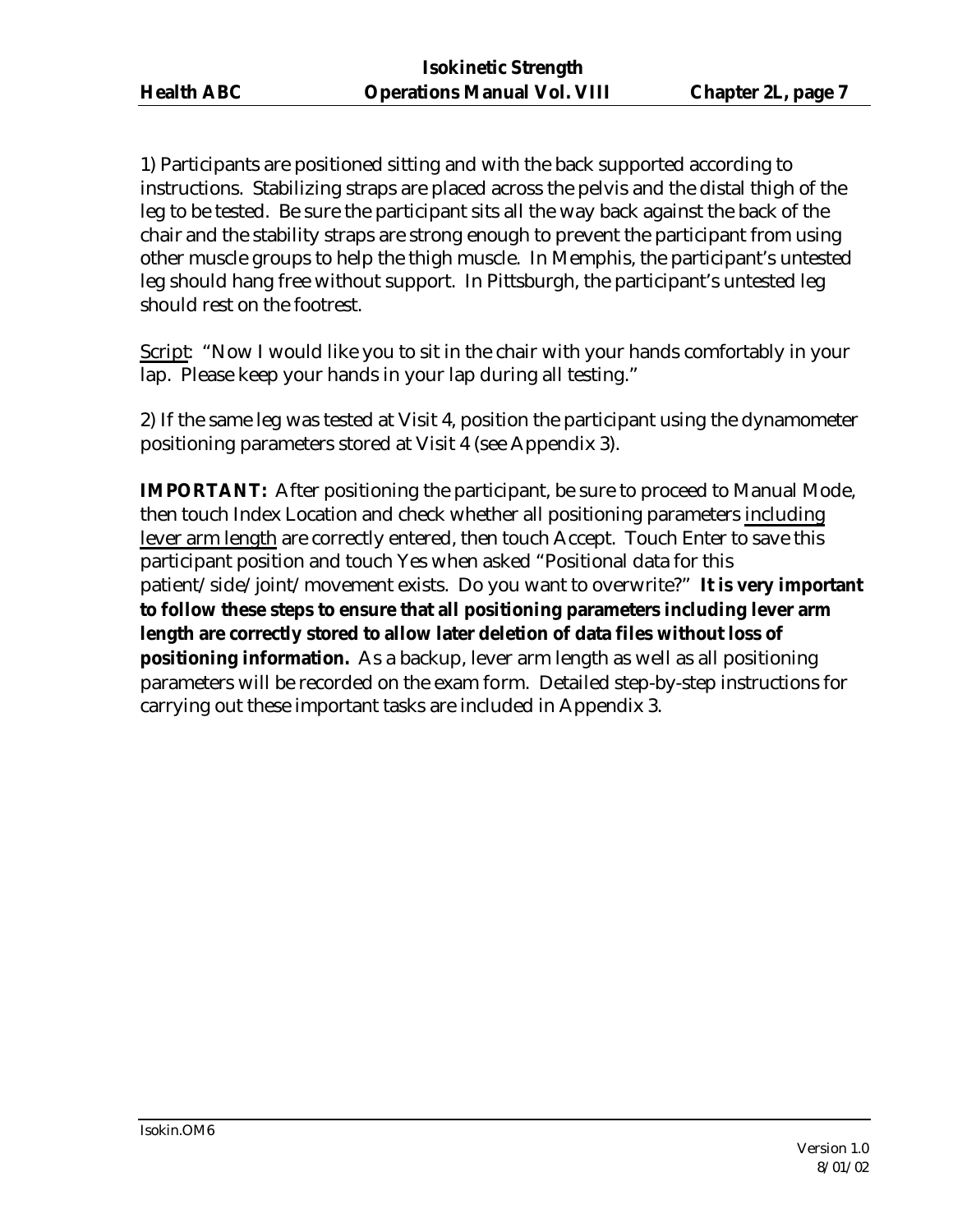



3) If the opposite leg must be tested, or if the participant has not been tested before, the participant must be positioned correctly in the dynamometer. The knee joint (lateral femoral epicondyle [see figures above]) is aligned with the rotational axis of the dynamometer. This can usually be accomplished by adjusting the dynamometer up/down and in/out. Occasionally seat angle up/down and seat in/out adjustments must be made. The resistance pad at the end of the lever arm is placed approximately two finger widths above the ankle bones (malleoli). (See figure below.) In very tall participants place the resistance pad as near to the ankle as possible.



The Kin-Com automatically records any changes to the dynamometer positioning and seat that might have been changed while fine tuning the participant's positioning. The software will also prompt the operator to make any necessary changes to the dynamometer tilt (parameter A) and rotation (B); lever arm stops (C&D); and seat rotation (E), back angle (F), bottom depth (G), or bottom angle (H). These changes in the manual parameters must be read from the dynamometer and entered manually into the program so that future measurements can be standardized.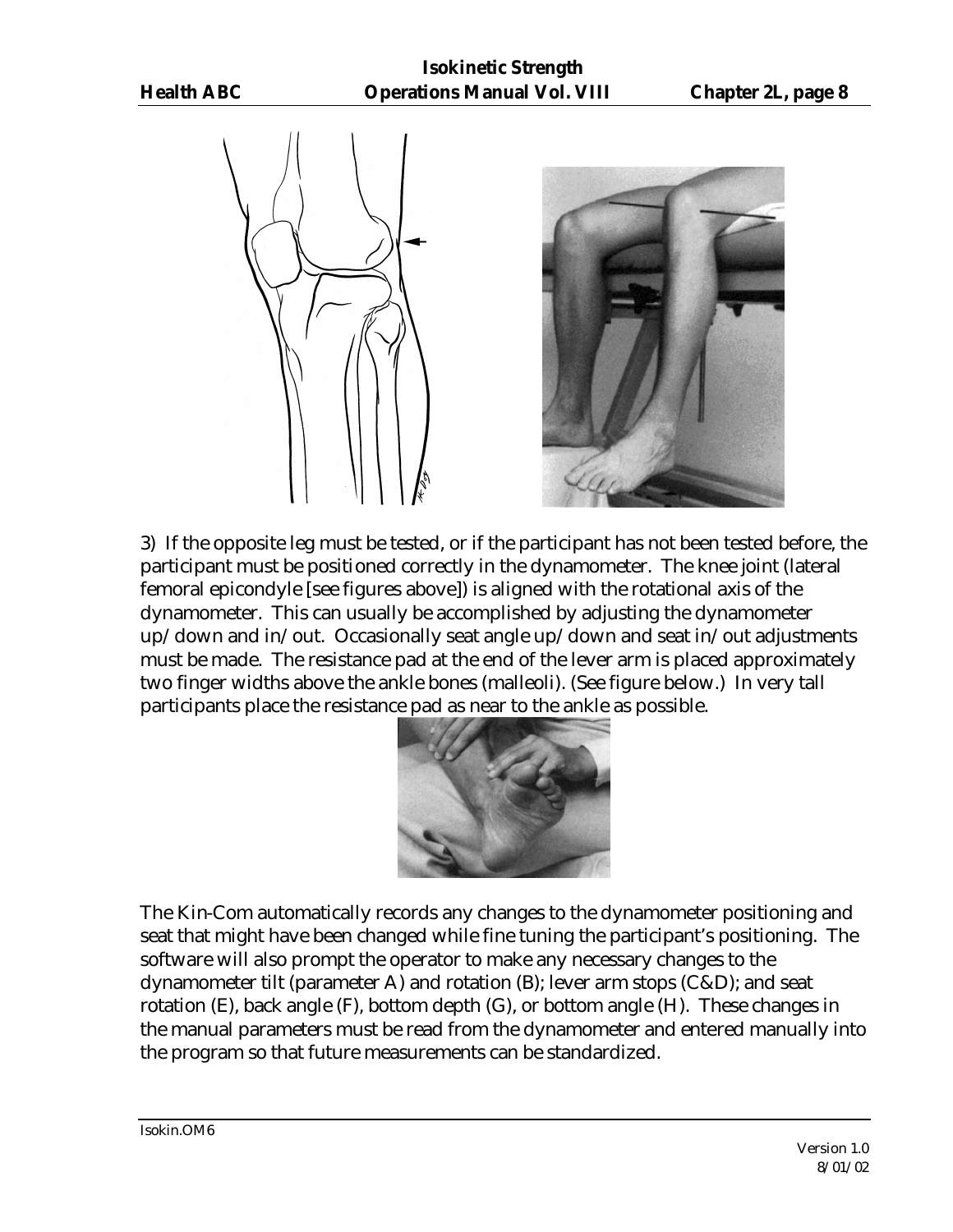#### **5.2.3 Test parameters**

1) The computer joint angle is adjusted to anatomical joint angle by referencing the machine at 90° when the participant's knee is at 90°.<sup>1</sup> The machine reference angle must then be entered as 90° (see Appendix 3).

2) To correct for gravity, the participant's limb is weighed at approximately 45.° Weighing and gravity correction are covered in detail in Appendix 3.

3) Start and stop angles are set at 90° and 30°.Follow the instructions in Appendix 3. It is important that the start and stop angles be set correctly. Testing from 89° to 31° is not the same as testing from 90° to 30.°

4) Participant performs an isometric effort (lever arm not moving) to determine halfmaximal force (used as start force for isokinetic testing).

5) Test concentric repeatedly with a 20-second rest between each until three similar curves have been obtained, but no more than 6 attempts.

#### **5.2.4 Demonstration and practice**

1) Participants should be given the interrupt switch to hold and instructed to use it if during the test they become apprehensive that the machine is pushing them too hard or they experience pain that makes them want to stop the test. In this case, pushing the switch will shut down all power to the Kin-Com and it will come to a soft stop.

2) Before testing begins, participants should be asked to perform a maximum *isometric* effort (lever arm does not move) to determine the starting force for isokinetic dynamometry. The starting force will be set at half the maximum isometric effort (see Appendix 3).

 $\overline{a}$ 

 $<sup>1</sup>$  Note to investigators analyzing Kin-Com data: By setting anatomical joint angle based on machine joint</sup> angle, there may some error in the actual range of motion measured. This error may be the result of anatomical differences between participants so that the actual range of motion measured may not be 30° to 90°, although the range of motion will cover a 60° arc. In addition the seat angle (usually 15° above horizontal) will generally affect the true joint angle, and in turn affect the actual range of motion measured. The range tested within participant will be constant from visit to visit, but may vary across participants. This should be taken into account when describing the Kin-Com protocol.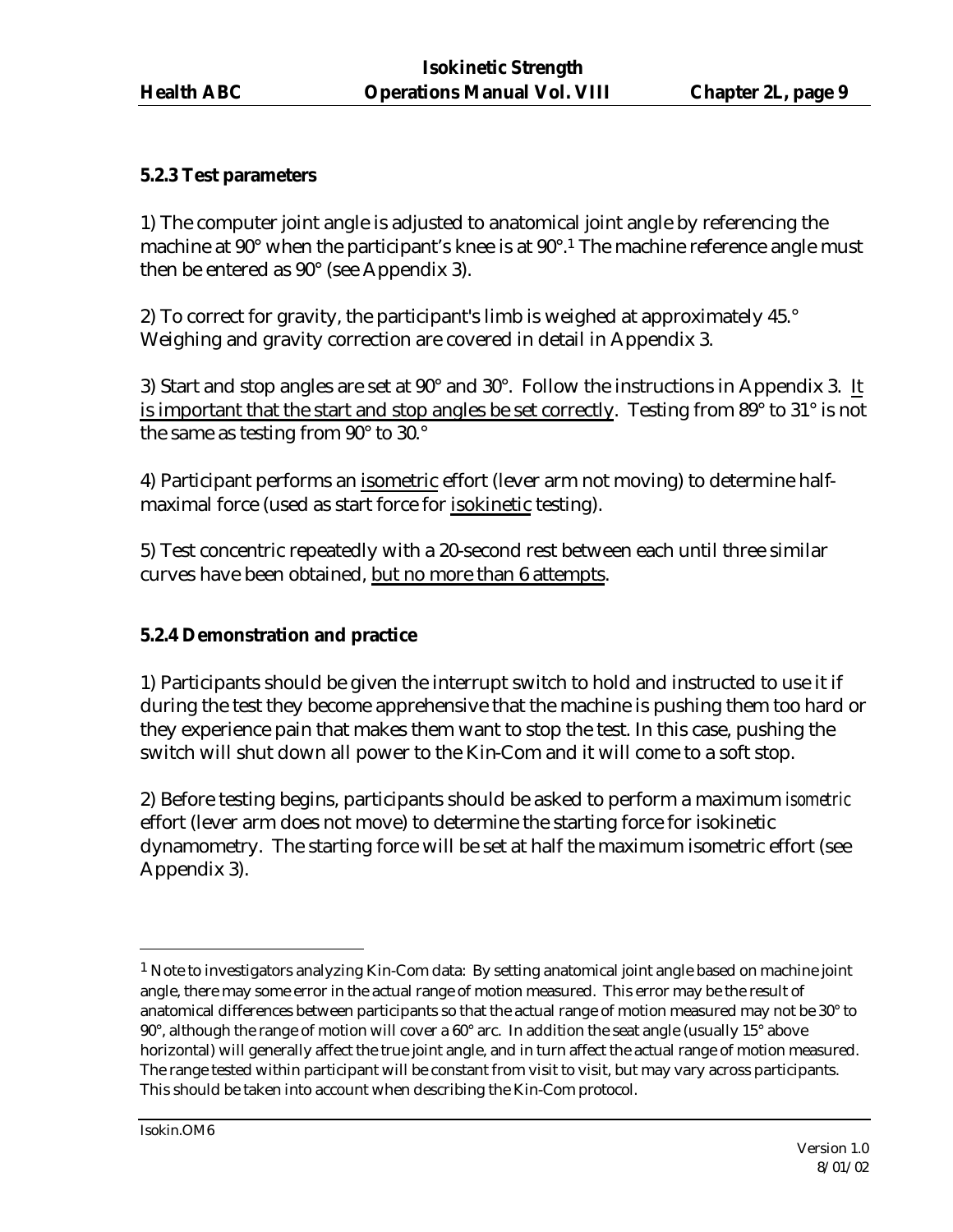Script: "On this first test, the lever arm will not move. I want you to push as hard as you can until I say stop. Push, push, push, okay stop."

3) Participants should perform two good submaximal practice efforts before testing begins. A good practice is based on the shape of the curve.

Script: "Now that you are all set up, I would like you to do a couple of practice tests. Push against the lever arm and keep pushing until it stops. I just want you to get the feel of it so you don't need to push as hard as you can. If you experience any pain, tell me and we will stop or adjust the machine."

4) If the participant complains of pain during the practice trials, determine how severe the pain is and whether testing should continue.

Script: "Does it hurt enough that you want to stop?"

If the participant complains of severe pain, discontinue testing unless the contralateral leg can be tested.

#### **5.2.5 Test**

1) Once the participant has practiced the testing procedure, tell them that you will now begin the actual testing.

Script: "OK, this one is for real. I'd like you to push against the lever arm until it stops. Whenever you are ready, push as hard as you can." (during the maneuver) "Harder, harder." (after completion) "Now we'll let you rest" [allow a 20-second rest period].

2) You will have to push the lever arm back to the starting position. *Grasp the load cell, not the lever arm* and push the arm back to the starting position.

3) Starting with the second effort, the Kin-Com will display the new test overlaid on the old test. If the two efforts "overlay" very consistently, both are accepted. Appendix 5 gives examples of acceptable and unacceptable overlays. If the efforts do not overlay consistently, the one with lower amplitude is discarded.

After each test effort, tell the participant whether the previous two curves were similar or whether the latest effort was an improvement or the effort had dropped off. This feedback will tend to encourage maximal effort on each test.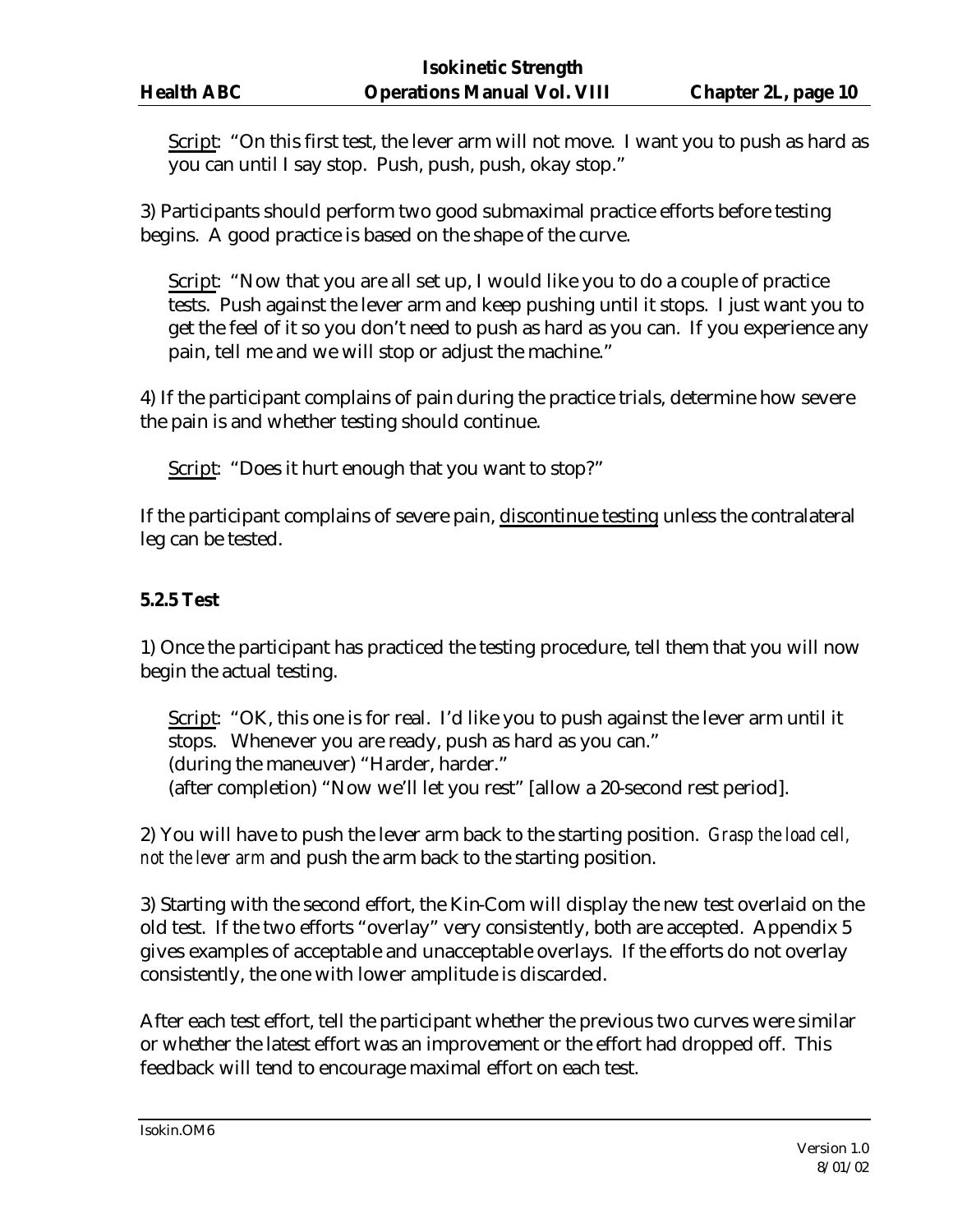Concentric efforts are repeated until three similar curves have been obtained. The participant should not be asked to attempt more than six cycles. Keep track of the total number of attempts and the number of attempts "accepted." These numbers should be noted on the exam form.

With experience, it should be fairly easy to tell from the curves when the participant isn't trying. If it appears that less than maximal effort is being exerted, encourage the participant to try harder. Emphasize the importance of the data to the study. However, if the participant complains of pain, or if the form of the curve indicates pain (see Appendix 2), ask if it hurts too much to push full strength. Do not continue to test a participant with excessive pain.

If the participant is obviously fatiguing and efforts are decreasing in magnitude (each subsequent effort is lower that the previous) then after three or four attempts the test may be stopped.

The total number of trials accepted and stored (usually three) and the total number of trials attempted (accepted or rejected) should be recorded on the exam form. **If an exam was accidentally saved before the end, this should be noted on the exam form (checkbox) and the number of curves in the accidentally saved file recorded.**

# **5.2.6 Diskette backup of data**

Once a week, the data manager should make a copy of all data collected since the last backup in the study. The backup will be sent to UCSF monthly for downloading into the data system, and another copy should be maintained by the sites. The whole set of diskettes constitutes a complete backup of your Year 6 data. Detailed instructions for making a diskette back up are given in Appendix 6. In addition, a Kin-Com Data Transfer Form should be filled out and sent in with the data.

To determine which files to back up, the sites should keep a log of all Kin-Com exams done. Each time a backup diskette is made, the log entries corresponding to the exams copied to diskette should be marked to denote that they have been copied and sent to the Coordinating Center. All Year 6 exams should continue to be stored on the Kin-Com computer until the Coordinating Center directs you to delete them.

Note: Any practice sessions should be deleted before making the diskette to be sent to UCSF. In addition, any remaining Year 1, Year 2, or Year 4 exams should be deleted for each participant who has a Year 6 exam file. This will prevent the dataset from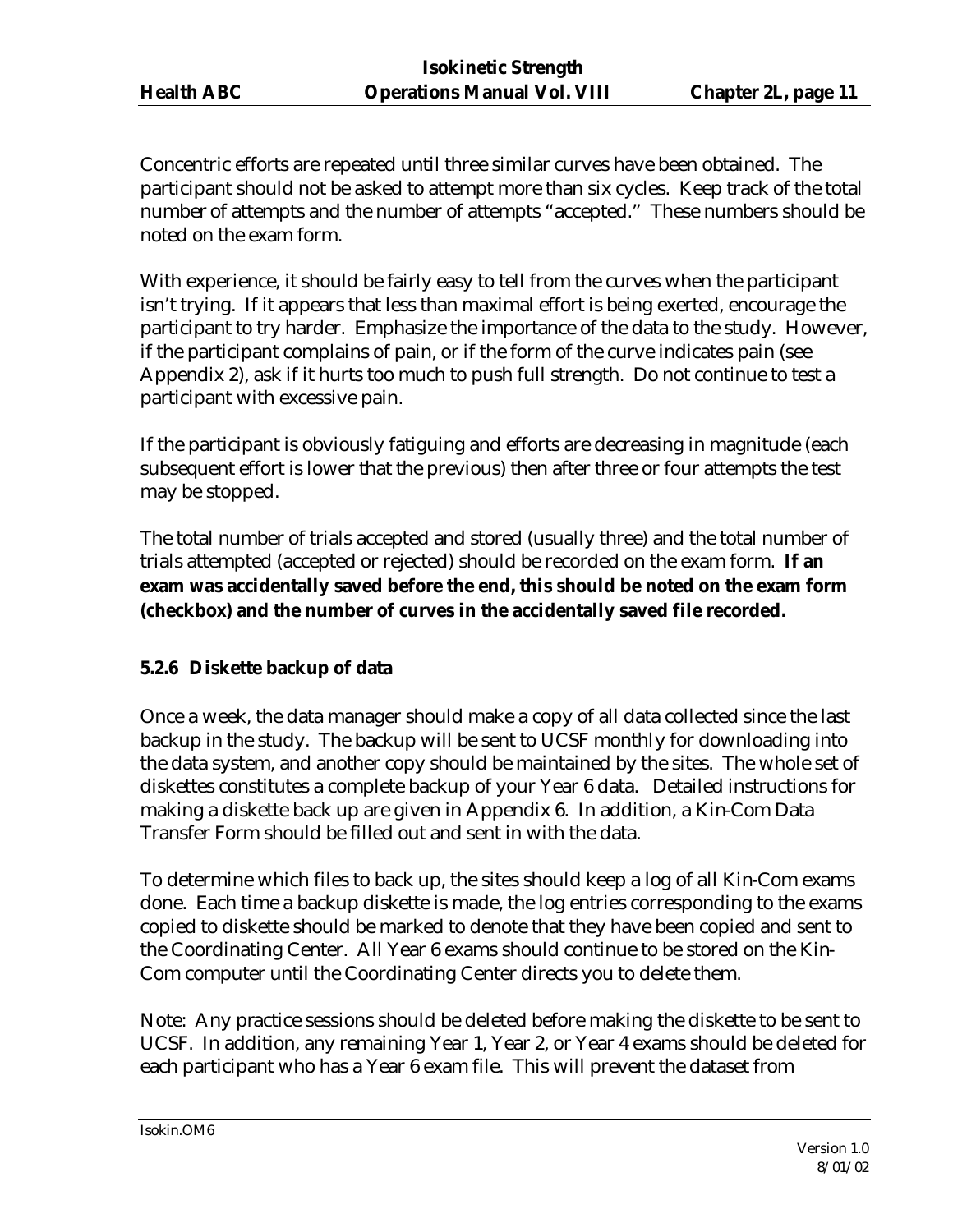becoming overly large. Detailed instructions for deleting files are also included in Appendix 6.

#### **6. Procedures for performing the measurement at home**

This examination is not feasible for home visits.

#### **7. Alert values/Reporting to participants**

There are no alert values. When the testing is completed, thank the participant.

#### **8. Quality assurance**

#### **8.1 Training and certification**

The Kin-Com manufacturer provided on-site training at one or both field centers, covering basic machine operation and the fundamentals of testing, as well as studyspecific procedures. Operators should practice on other staff members and themselves until reliable measurements are achieved. It is especially useful to practice on volunteers who are not knowledgeable about what to expect. Training should include:

- observe measurement by experienced examiner
- read manufacturer's user's guide and Health ABC operations manual with goal of understanding
	- the proper use of equipment
	- the proper calibration and adjustment of equipment
	- exclusions and safety considerations
	- detailed testing procedures
- practice on colleagues and "naive" volunteers

#### **8.2 Certification requirements**

- Complete training requirements
- Recite exclusion criteria
- Demonstrate calibration and adjustment of Kin-Com
- Perform test on two volunteers under the observation of clinic QC officer or designated Kin-Com expert.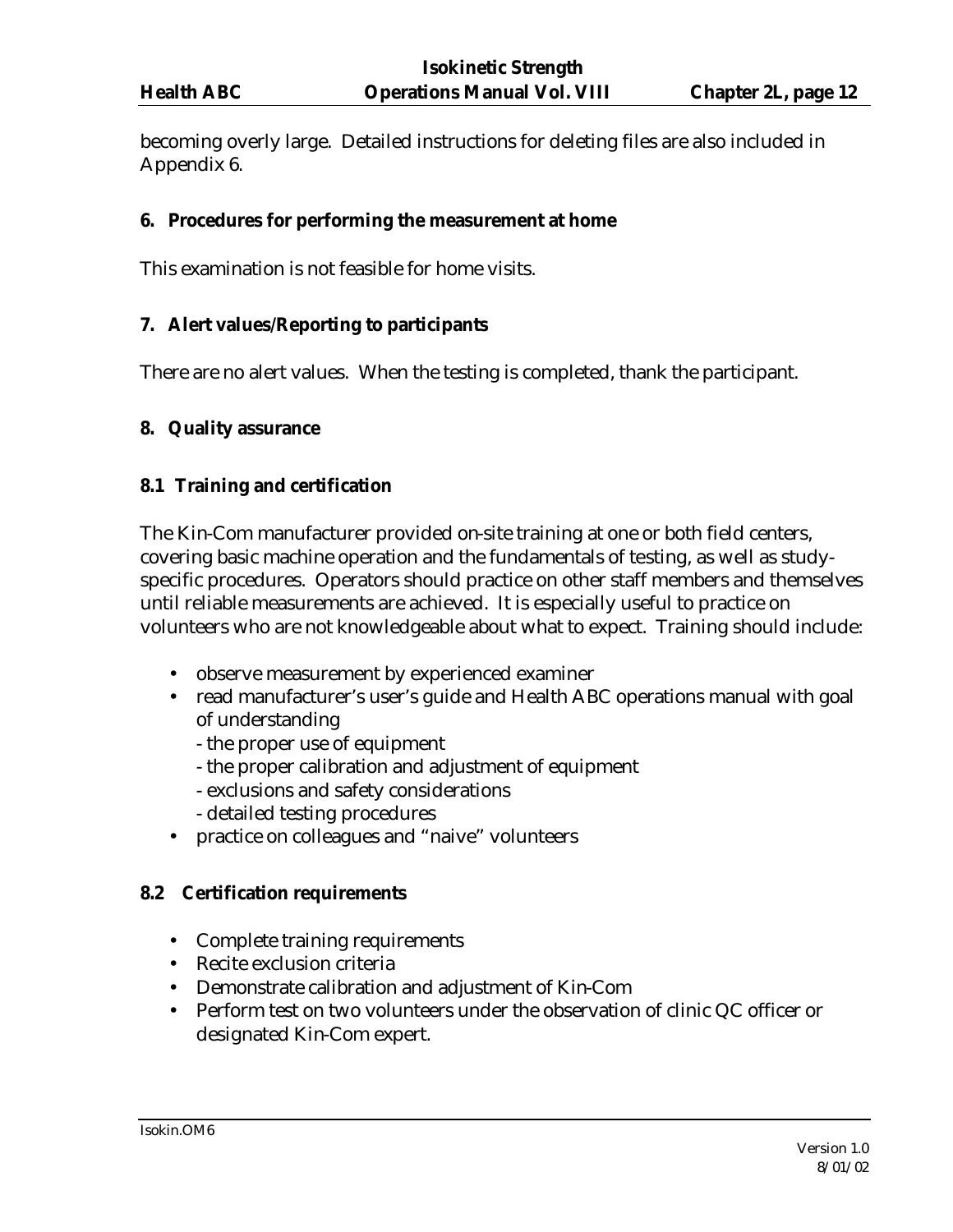#### **8.3 Quality assurance checklist**

- $\square$  Log indicates calibration according to schedule
- $\square$  Blood pressure form checked to determine if testing contraindicated
- $\Box$  Consults Data from Prior Visits Report to choose side to test
- $\Box$  Performs manual test to determine pain exclusion
- $\Box$  Participant positioning correctly determined (from stored values if repeat test, by fine tuning in the manual mode if first test occasion)
- $\square$  Index Location checked and patient positions re-saved for each participant
- $\square$  Manual hardware stops in place
- $\Box$  Patient interrupt switch in participant's hand during demonstration and testing and its operation properly explained
- $\Box$  Gravity correction correctly applied (leg weight is stable)
- □ Correct instructions given while demonstrating procedure
- $\square$  Two good submaximal practice efforts
- $\square$  Standard level of encouragement (motivation and feedback) offered to participant
- $\square$  Correct determination of trials to be stored (based on overlay with previous trials)
- $\square$  Three successful trials stored or a maximum of six trials attempted after good practice efforts
- $\Box$  Key points from script stated and clearly delivered
- $\square$  Data saved to Kin Com file
- $\Box$  Total number of trials and number of accepted trials noted on exam form
- $\square$  Report printed and placed in participant's file
- $\Box$  Reviews form for completeness
- $\square$  Form correctly filled out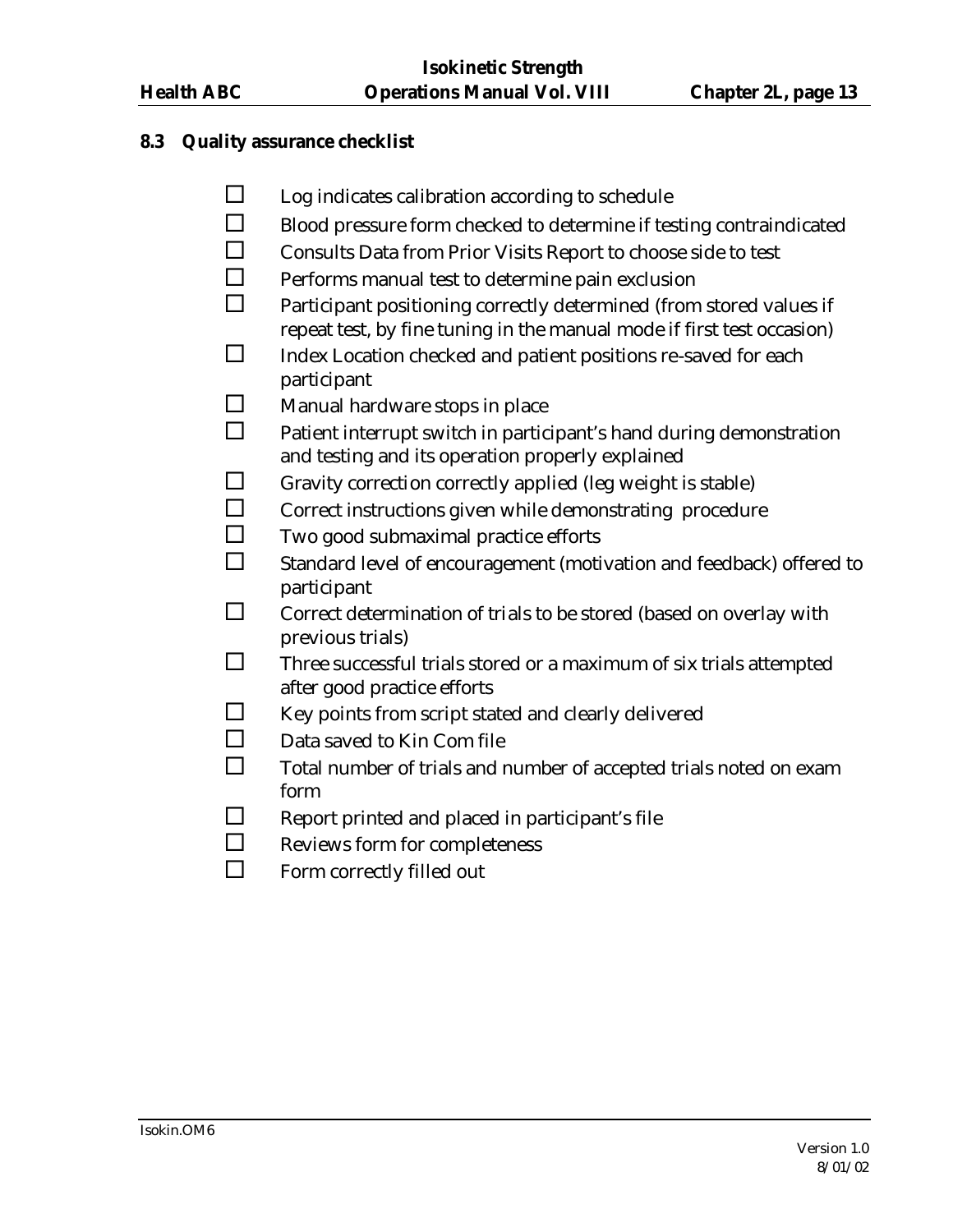#### **9. References**

- 1. Knapik JJ, Wright JE, Mawdsley RH, Braun J. Isometric, isotonic, and isokinetic torque variations in four muscle groups through a range of motion. Phys Therapy 1983;63:938-46.
- 2. Kues JM, Rothstein JM, Lamb RL. The relationships among knee extensor torques produced during maximal voluntary contractions under various test conditions. Phys Therapy 1994;74:674-83.
- 3. Mayhew TP, Rothstein JM. Measurement of muscle performance with instruments. In: Rothstein JM (ed) Measurement in Physical Therapy, Churchill and Livingstone (New York), 1985, chapter 3.
- 4. Mayhew TP, Rothstein JM, Finucane SDG, Lamb RL. Performance characteristics of the Kin Com dynamometer. Phys Therapy 1994; 74: 1047-54.
- 5. Mayhew TP, Rothstein JM, Finucane SDG, Lamb RL. Muscular adaptation to concentric and eccentric exercise at equal power levels. Med Sci Sport Exer 1995;27:868-73.
- 6. Morris-Chatta R, Buchner DM, de Lateur BJ, et al. Isokinetic testing of ankle strength in older adults: assessment of inter-rater reliability and stability of strength over six months. Arch Phys Med Rehabil 1994;75:1213-6.
- 7. Murray MP, Gardner GM, Mollinger LA, Sepic SB. Strength of isometric and isokinetic contractions: knee muscles of men aged 20 to 86. Phys Therapy 1980;60:412-9.
- 8. Rothstein JM, Lamb RL, Mayhew TP. Clinical uses of isokinetic measurements: critical issues. Phys Therapy 1987;67:1840-43.
- 9. Wilhite MR, Cohen ER, Wilhite SC. Reliability of concentric and eccentric measurements of quadriceps performance using KIN-COM dynamometer: the effect of testing order for three different speeds. JOSPT 1992;15:175-86.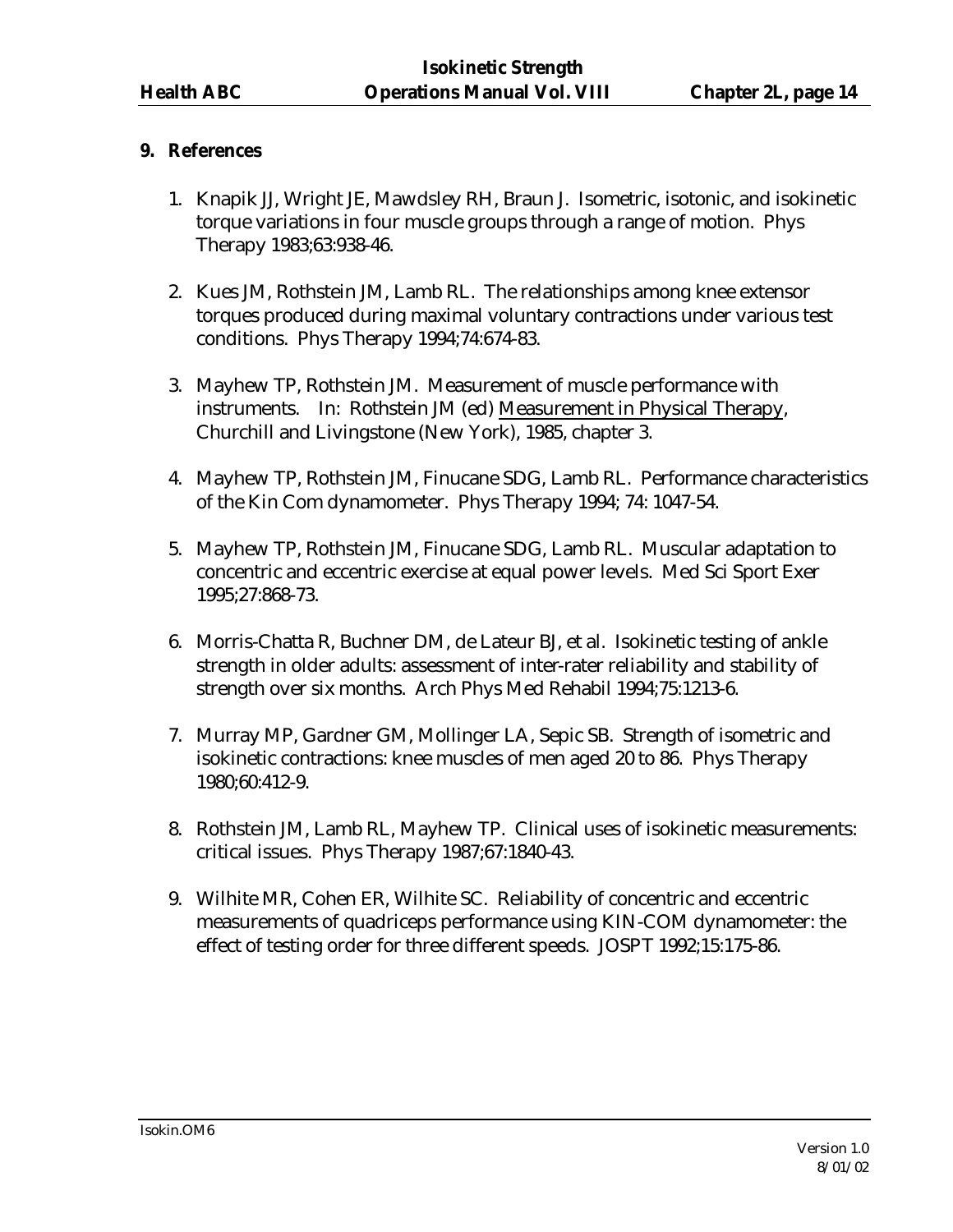# **APPENDIX 1 Kin-Com Calibration Procedure Part I Diagnostics**

From the Kin-Com Main screen: Touch screen anywhere

- 1. Select Kin-Com
- 2. Select System Utilities
- 3. Type: test
- 4. Type: yes
- 5. Select option 1
- 6. Select option 1
- 7. Position mechanical stop C at 2; mechanical stop D at 34
- 8. Make sure the load cell is firmly attached to the lever arm.
- 9. Position lever arm in approximately the horizontal position and pick up the patient abort switch.
- 10. MAKE SURE THE LEVER ARM IS UNOBSTRUCTED AND WILL NOT CONTACT ANY OBJECT! The lever arm will be moved passively throughout the full range of motion of the machine. This will be done at various speeds including full speed (250+ degrees per second). DO NOT STAND CLOSE ENOUGH TO BE STRUCK BY THE LEVER ARM DURING THIS PROCEDURE. During the Diagnostic check the software will actuate the lever arm several times and at several speeds. Do not get in the path of the lever arm until you have completed the Diagnostic check and have safely returned to the Kin-Com software.
- 11. Press Enter and the Diagnostics program will run.
- 12. Press the Patient abort switch when requested.
- 13. When the message Diagnostics program complete appears, press escape.
- 14. Press escape repeatedly until you return to the main menu.
- 15. This concludes the Diagnostic portion of the calibration procedure. If any problems were encountered during diagnostics, they would be reported on the screen. If problems are encountered, call service at 800-494-3398.

#### **Part II Load Cell**

# **If the Kin-Com is not already set up for measuring the right leg, do so before beginning the load cell calibration.**

From the Kin-Com Main screen: Touch screen anywhere.

1. Select Kin-Com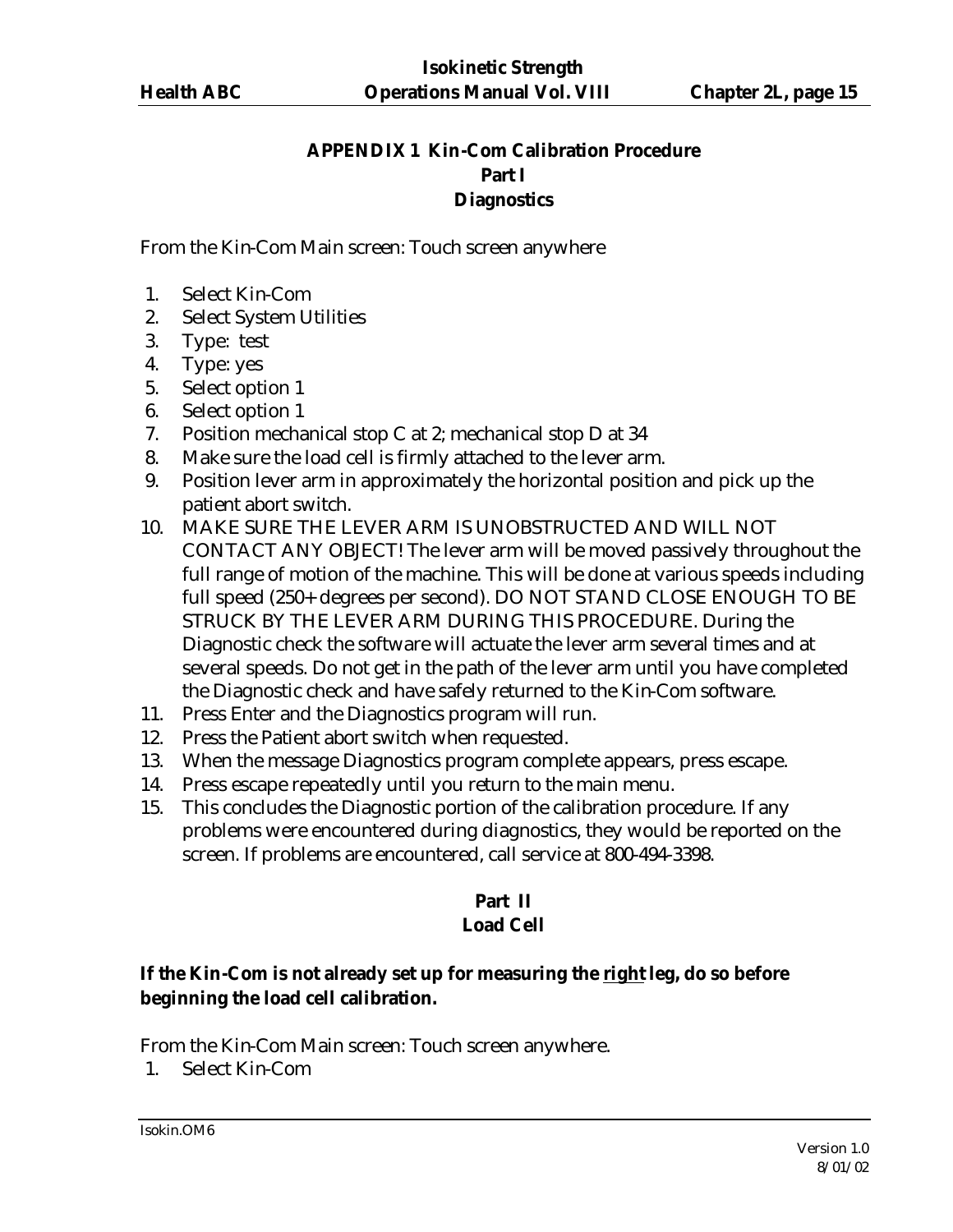- 2. Select Exercise
- 3. Select Protocol
- 4. Select Calibration
- 5. Select Continuous
- 6. Select Turn On Anatomical Reference
- 7. Move lever arm to horizontal and check with a level.
- 8. Select Enter
- 9. Actual joint angle is: 0; Select Enter
- 10. Grasp the load cell, **not the lever arm**, and move lever arm down a few degrees towards vertical.
- 11. Select Enter
- 12. Select Enter
- 13. Grasp the load cell, **not the lever arm**, and move the lever arm up towards horizontal until Stop Angle = 0.
- 14. Select Enter
- 15. Select Set Start Angle
- 16. Grasp the load cell, **not the lever arm**, and move the lever arm down towards vertical until Start Angle = 90
- 17. Select Enter
- 18. Select Enter
- 19. Force should read zero.\*
- 20. Select Start Exercise.
- 21. Pull up on load cell for about one second.
- 22. Place a known weight (11 lb or 5 kg) on the load cell. This is most easily done by attaching the weight to the load cell with a velcro strap.
- 23. Force should read 50 Newtons\*\*
- 24. Remove weight.
- 25. Select Escape

\*If the reading flickers back and forth between +1 or -1 and 0, this may be as close as you can get. If force does not flicker between  $0$  and  $+\prime$  - 1 or read zero with lever arm vertical, remove cover from Kin-Com, find the decal on the computer that shows the location of pot #7 force gain and #8 force zero adjustment (offset). With the lever arm vertical, adjust the zero adjustment screws until force reads zero.

\*\* If force reading does not read 50 Newtons in the horizontal position with the 11 lb (5) kg) weight attached, adjust #7 (gain) until it reads 50 Newtons. Calibration is complete.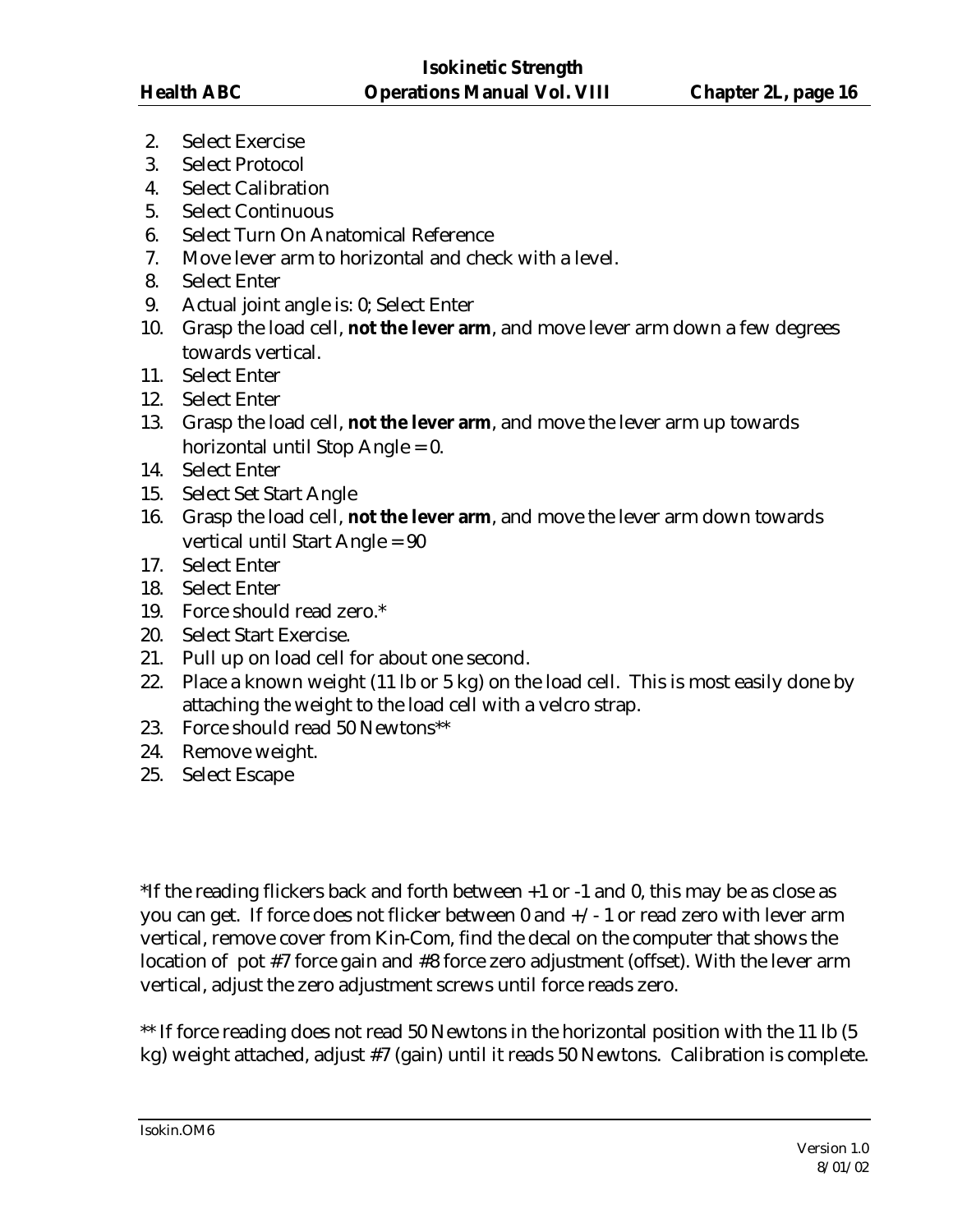

# **APPENDIX 2 Examples of Curves Indicating Participant Pain**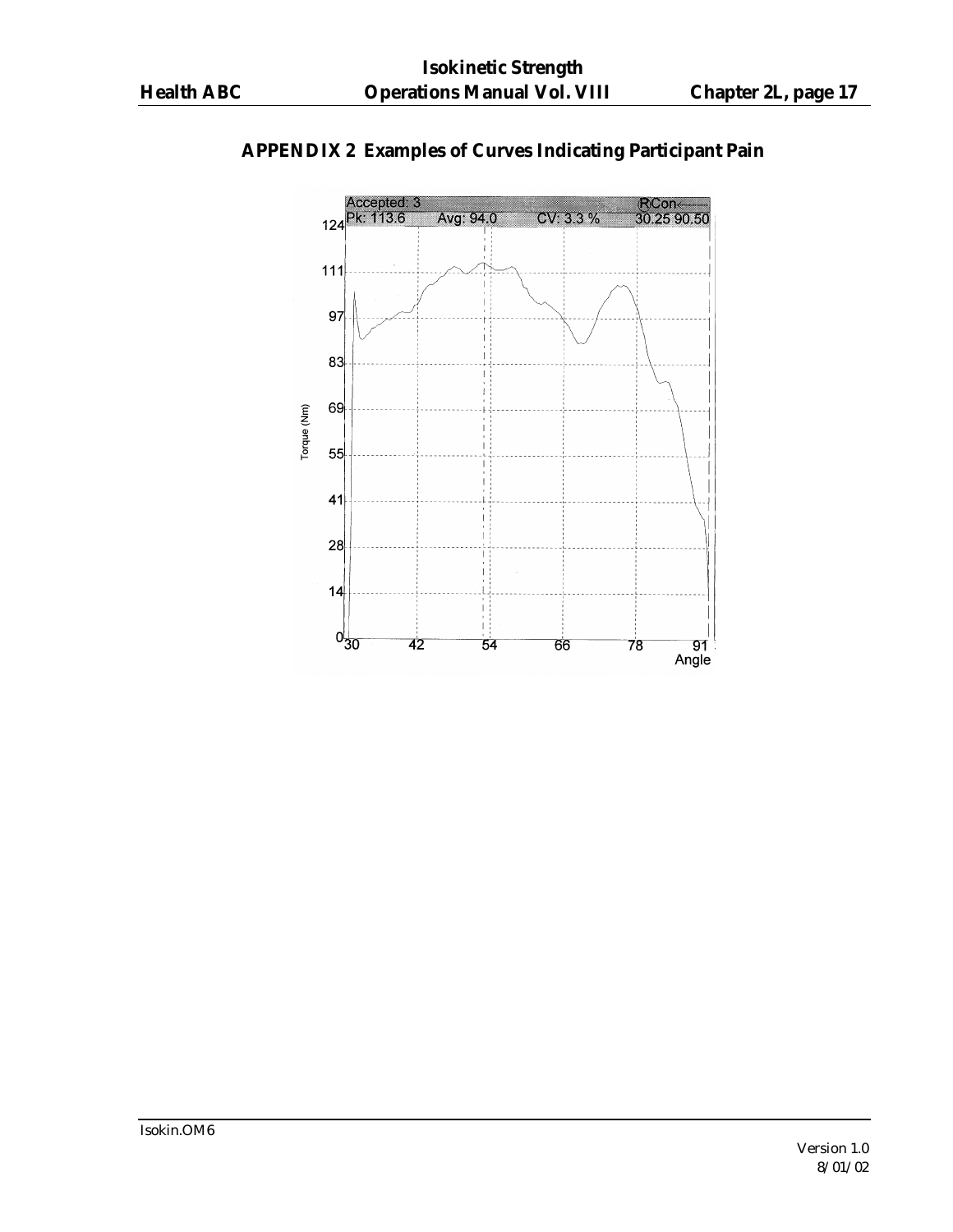# **APPENDIX 2 (page 2)**



Isokin.OM6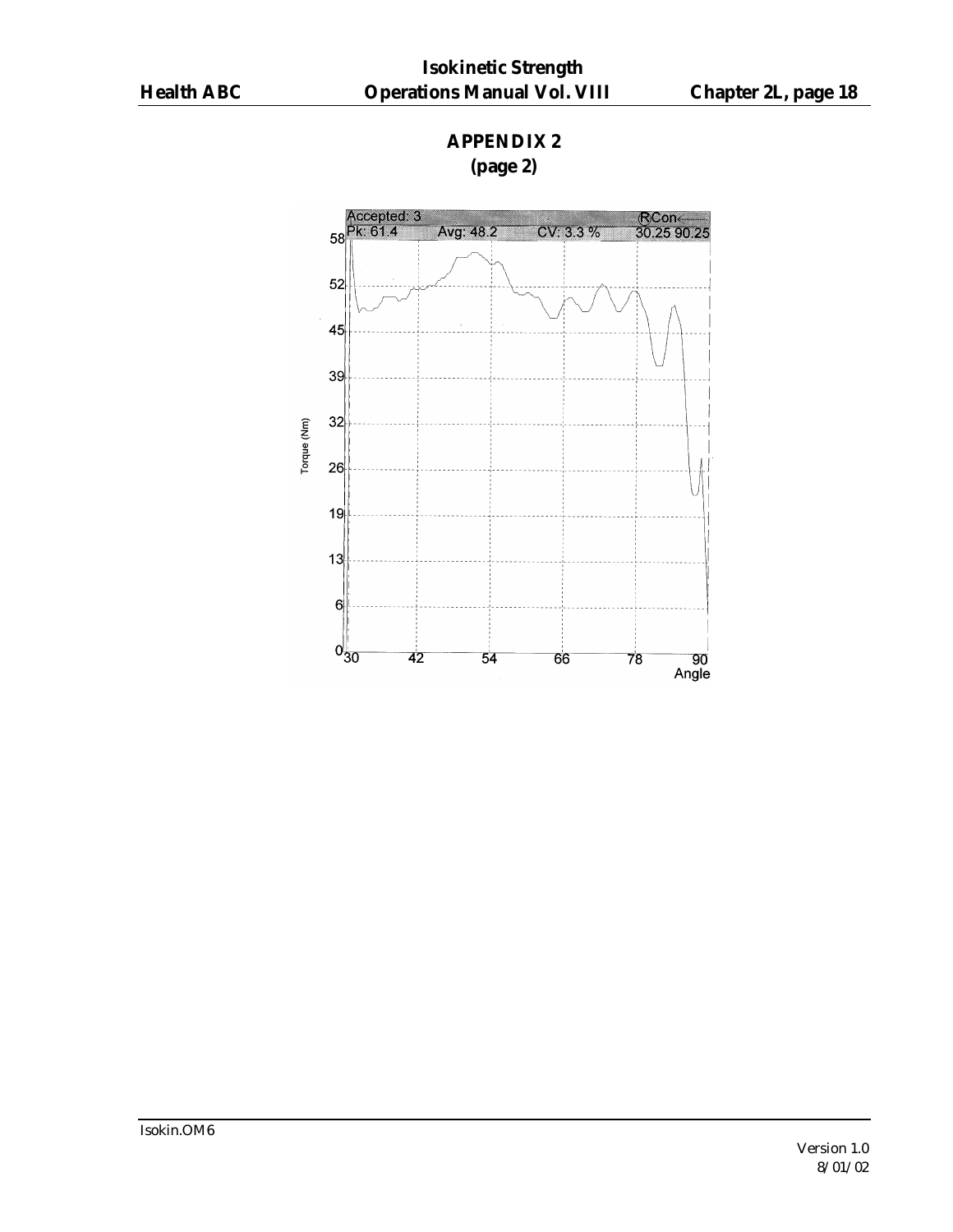# **APPENDIX 2 (page 3)**

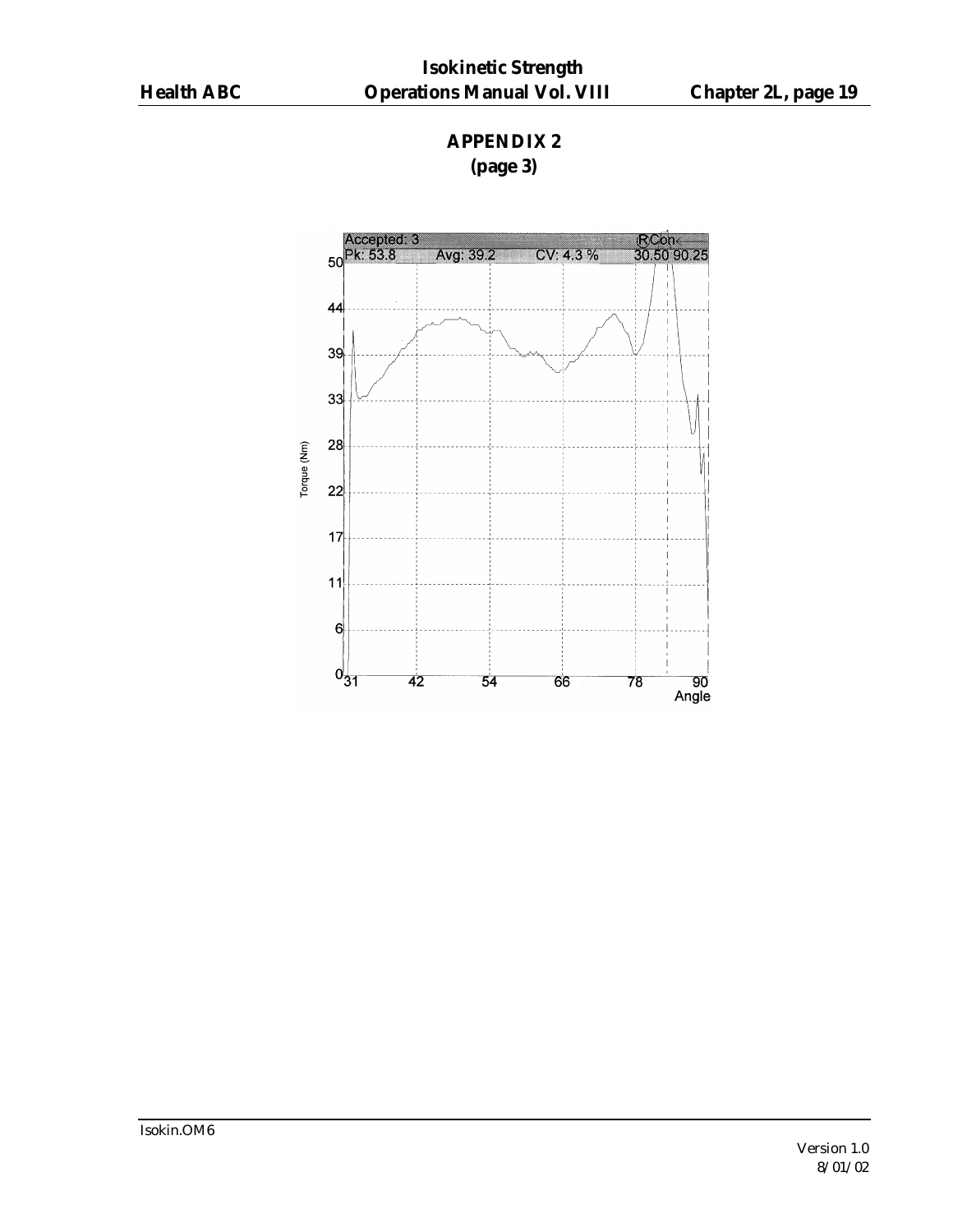## **APPENDIX 3 Health ABC Kin-Com Overlay Test Protocol – Repeat Participant**

- Power-up the Kin-Com.
- Touch the screen anywhere to enter the Kin-Com Main menu.
- Touch Kin-Com to access the main menu.
- Touch Patient Positions.
- Touch Patient Position.
- Select Patient from scroll box.
- Touch Enter
- Select side.
- The leg measured at the Year 3 visit is shown. If you are about to measure the same leg, continue. If you must change legs (see instructions on the data form), see instructions at ? below
- Touch Enter.
- Follow on-screen instructions to position the unit in the Patient's position for knee extension.

A box comes up that says: "Automatic positioning has been completed. Press anywhere to advance to the Manual Mode."

- At Manual Mode, **touch Index Location,** check to see that lever arm length is correct (Note: You will have to position the pad on the participant's shin to verify this measurement) Do not change from year 2 values unless lever arm is too long and participant is uncomfortable or cannot flex foot to 90 degrees.
- Use the arrow buttons on the keyboard to move the highlight bar to the appropriate positions(s). If any adjustments have been made, type in the correct number(s), including lever arm length, and touch Accept.
- **Touch Enter to save this Participant position**.
- A scroll box will appear that says "Positional data for this patient/side/joint/movement exists. Do you want to overwrite?" **Touch Yes.**
- Touch escape once.

**{{}}** {**{}**}

- Touch Evaluation to access the evaluation program.
- The patient scroll box will be displayed, select the appropriate participant's name.
- Touch Enter to accept this participant.
- Review Patient Information. **NOTE: if any information was omitted at the first visit, it may be entered now (e.g., Health ABC Enrollment ID #, etc). If a different examiner is conducting the exam at Visit 2 than at Visit 1, the staff ID ("Clinician") should be corrected.** If no changes need to be made, touch Enter.
- A blue message box will display: You will need the following attachments: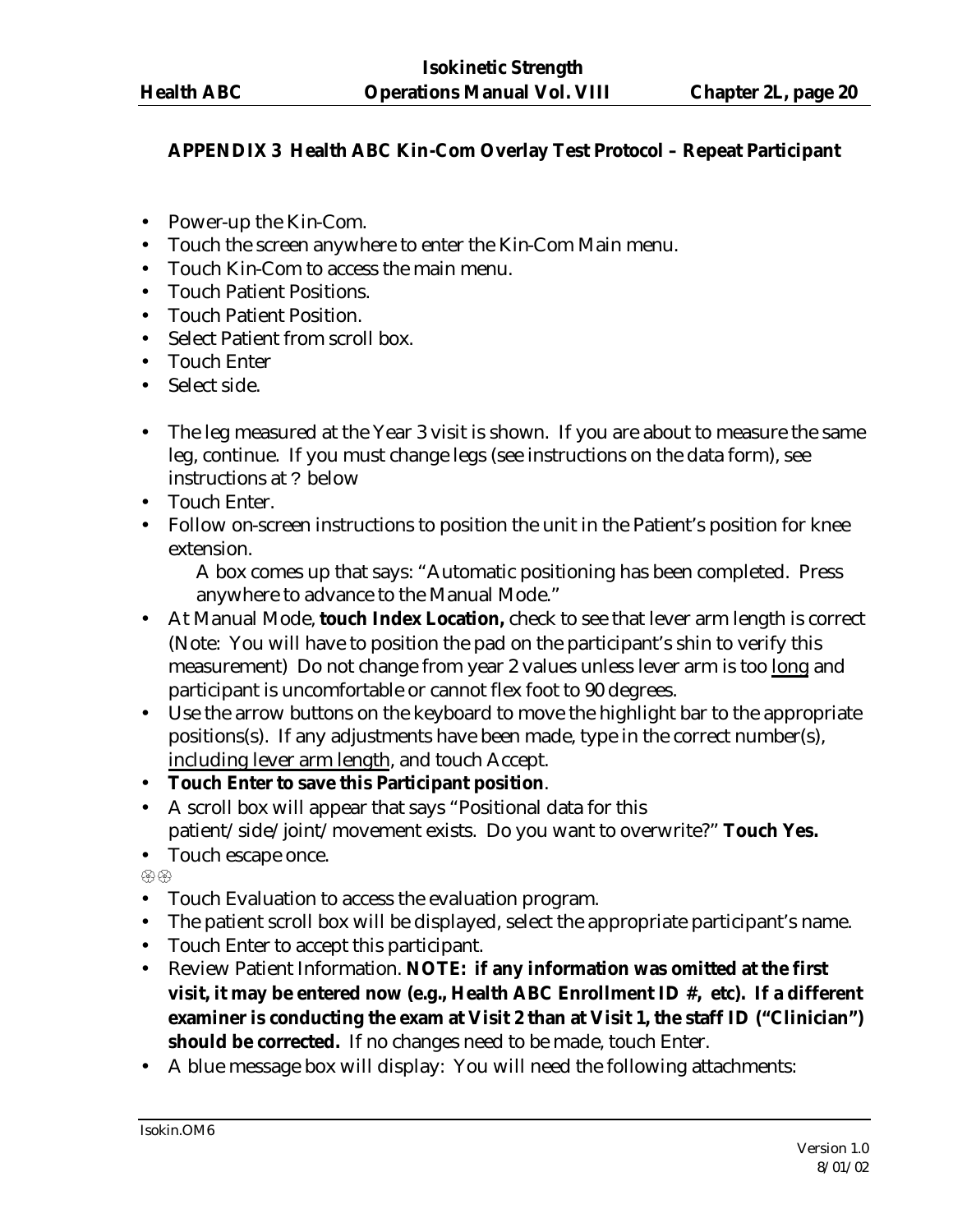Double Shin pad" (you already have it)

- Touch Turn ON Gravity Compensation.
- Move Lever Arm to horizontal position (Check with a level).
- Touch Enter (you will get the joint specification screen again)
- Touch Enter
- Touch Protocol
- Select the ABC (i.e., touch Enter).
- Touch Overlay.
- Set Lever arm length: The correct lever arm length should be displayed. Move the load cell to the displayed length.
- Touch Enter.
- Place participant on machine and fasten the stabilization straps securely.
- Set anatomical reference.
	- Select joint position; move lever arm to vertical position (pointing down, check with a level)
	- Touch Enter to record mechanical position of the lever arm at 90°.
	- Enter Actual joint angle; 90.
	- Touch Enter.
- Move joint angle positive.
	- Move the knee towards flexion.
- Press Enter to record the direction as positive.
- Press Enter to advance to the next screen.
- Move Lever Arm to Current angle: =42° for Right knee; 44° for Left knee.
- Move mechanical stop C to 13 for Right knee; D to 25 for Left knee, touch Enter.
- Screen will show current angle close to 42 degrees, touch Enter
- **\***
- With the participant's limb attached to the pad, ask them to relax.
- When the weight reading stabilizes, touch Enter.
- Limb weight will be displayed.
- Ask the participant to contract and then relax their leg and repeat from **\***
- If your weight readings agree, press enter, otherwise repeat again until you have a reading you think is accurate
- Touch Enter
- Set Stop angle:
	- A blue box will display last angle of 30 degrees.
	- Grasp the **load cell** and move the lever arm to 30 degrees. The blue box will turn red when you get to 30 degrees. (It also turns red at 29 and 31; make sure it is on 30 before you press Enter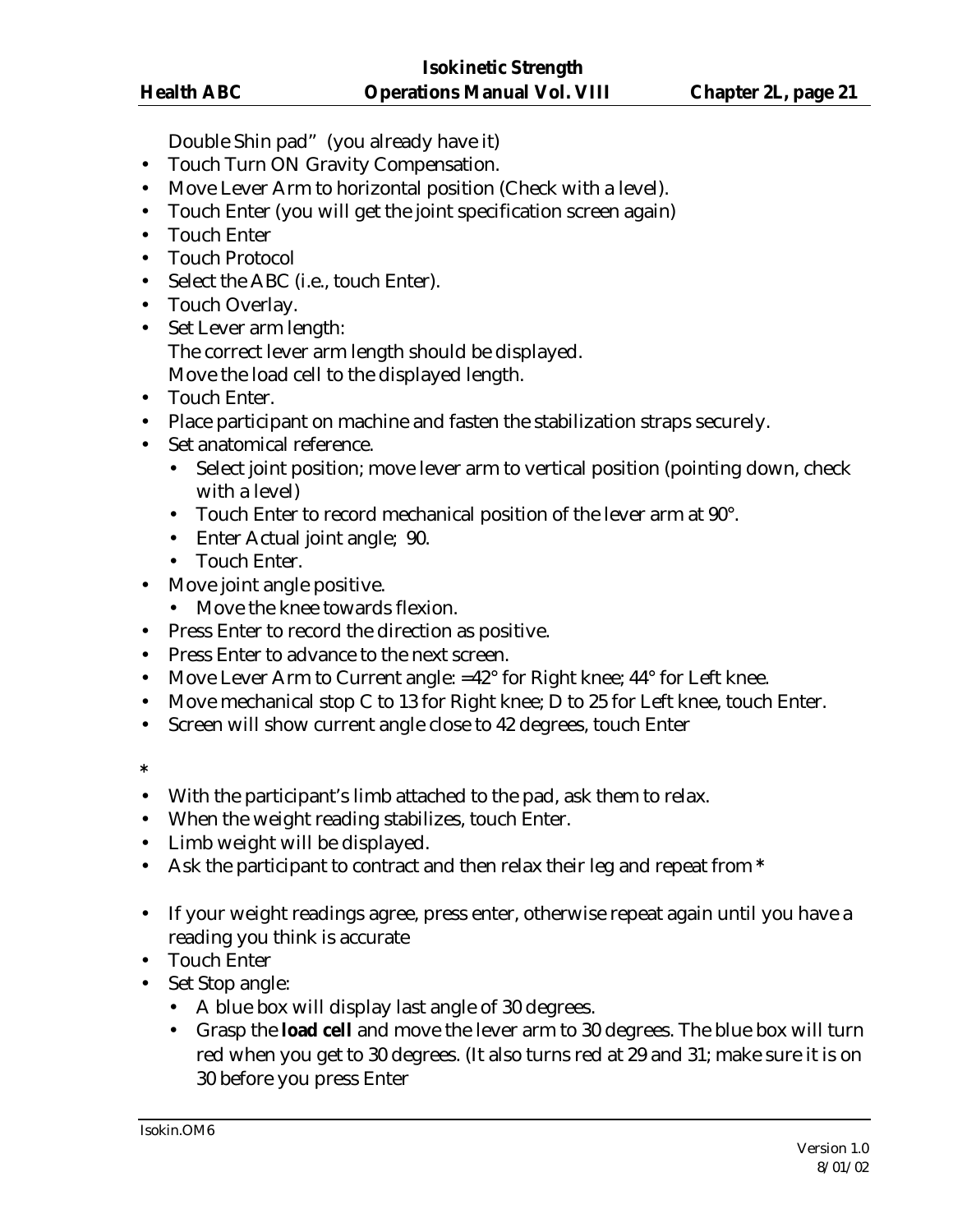- Press Enter to record stop angle.
- Move mechanical stop C back to 8, and D to 19 for Right Knee; C to 20 and D to 30 for Left Knee.
- Set start angle:
	- A blue box will display last angle of 90 degrees.
	- Grasp the load cell and move the lever arm to 90 degrees. The blue box will turn red when you get to 90 degrees. (It also turns red at 89 and 91; make sure it is on 90 before you press Enter)
	- Press Enter to record the start angle and advance to the next screen.
- Set Concentric Activation Force:
	- Ask participant to push as hard as possible against the lever arm. Be sure to tell them that the lever arm will not move.
	- Watch the maximal torque numbers scroll by on the right of screen, and record the maximum number.
	- Divide that number by two, and set concentric activation force to that number (50% of maximum isometric torque):
		- Select Change, then Force Limits, then Start Forward Force.
		- Enter the desired number on the screen keypad, hit Enter, then select Enter Return to Test
- Touch Start Measure
	- Ask participant to push up on the pad with less than maximal effort for practice. When lever arm stops, touch No.
	- Touch Start Measure
	- **Grasp the load cell** (**not** the lever arm) and move the lever arm back to 90 degrees. When lever arm stops, touch No.
	- Touch Start Measure
- **•** Repeat CONC practice effort at less than maximal effort**.**
	- Touch Start Measure
	- Ask participant to push up on the pad with less than maximal effort. When lever arm stops, touch No.
	- **Grasp the load cell** (**not** the lever arm) and push the lever arm back to 90 degrees. When lever arm stops, touch No
- Allow the participant 20 seconds before starting the real test or repeating the practice test. Participants should perform two good practices (based upon shape of curve) before testing begins.
- Touch Start Measure to begin recording data for the first concentric effort.
	- Tell the participant to push as hard as possible until the lever arm stops.
	- Always Touch Yes to accept the initial concentric effort.
	- Touch Start Measure
	- **Grasp the load cell** (**not** the lever arm) and push the lever arm back to 90 degrees. When lever arm stops, touch No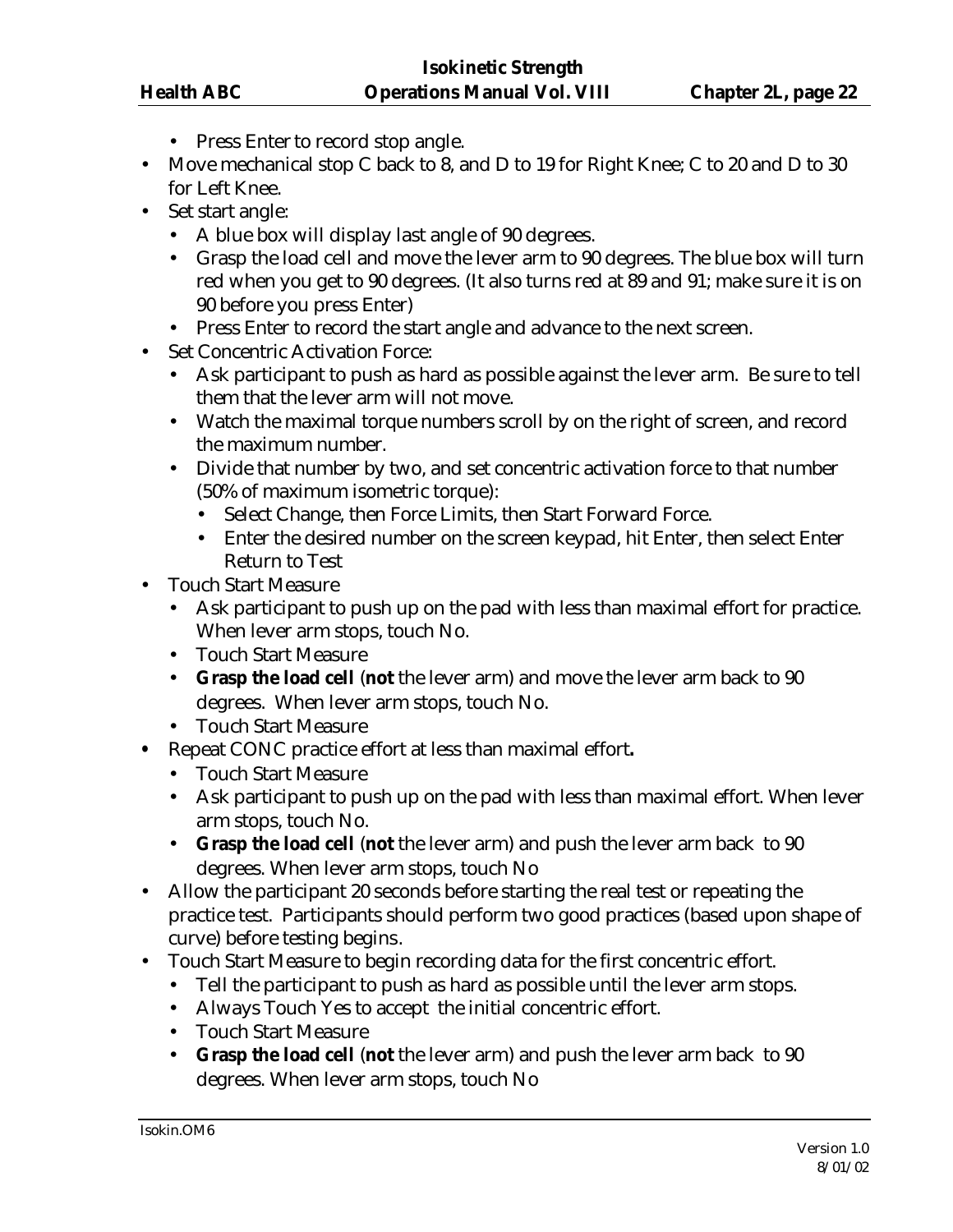- Wait 20 seconds.
- **NOTE: If the screen scale is too compressed (or too expanded), you should change it by touching Screen Display, then Scale, then Force. Press the up arrow to compress the scale, down arrow to expand it. Use the down arrow until the top of the curve disappears off the screen, then touch the up arrow once to bring the curve back down to maximally expanded scale. This will allow the most accurate comparison of curve overlays and enable you to see the wobbles that indicate that the participant is experiencing pain.**\*
- Touch Start Measure to begin recording data for the second concentric effort.
	- As data for the second effort is recorded it will be displayed in blue over the previously collected initial effort (in green). If the two efforts overlay very consistently, then Touch Yes to accept latest effort and Touch Yes to accept previous effort. This will average the two efforts together.
	- If the latest effort is greater in amplitude, Touch Yes to latest and No to previous. This will save the latest effort and delete the previous.
	- If the latest effort is of lower amplitude than the previous, Touch No to latest and it will be deleted.
- Continue in this fashion until three concentric curves have been accepted.
- Touch Save to save data. (Button will change from 0 to 1)
- Touch Escape three times to return to the main menu.
- Touch Reports
- Touch Overlay
- Touch Compare Report
- Select Patient, Enter.
- Select date, Enter
- Select test 1, enter
- Select test 2, Enter
- Enter
- **NOTE: The report scale can also be changed by touching Scale, then entering a new scale value (lower numbers give a more expanded scale, higher give a more compressed scale. You will have to enter the new scale value twice).**
- Touch Print, Enter
- Touch Enter twice, report prints.

# {?**TO CHANGE LEGS**

- Touch the screen anywhere.
- Follow on-screen instructions to position the unit in the standard preset position for knee extension.

 $\overline{a}$ 

<sup>\*</sup> The default value can be changed permanently by pulling up the Health ABC protocol, selecting "select scale" and changing it to the desired value (50 is suggested). Then select "save" to save the protocol.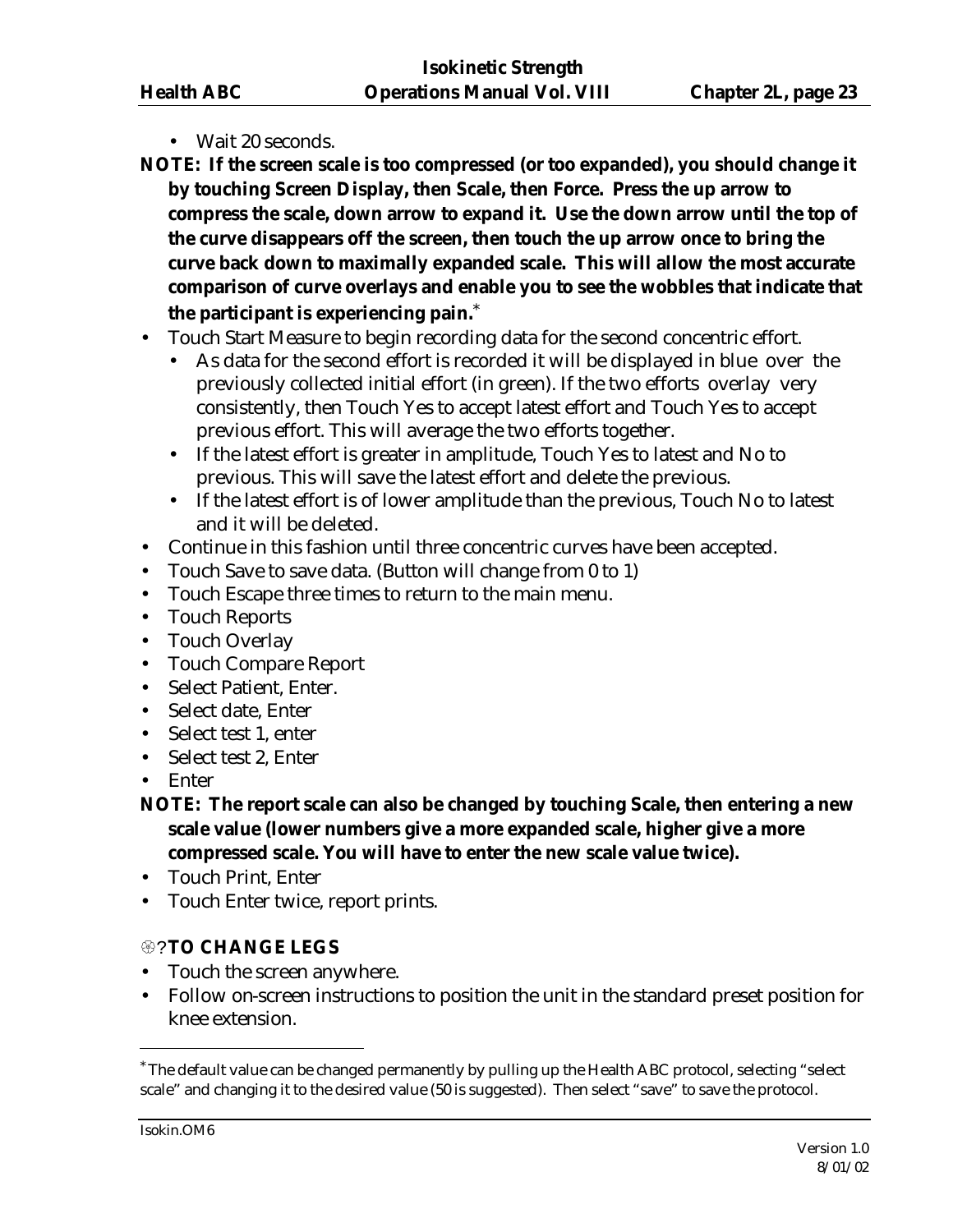- Place participant on machine and fasten the stabilization straps securely.
- Touch the screen anywhere to proceed to Manual Mode for fine tuning adjustment for this participant.
	- Make the necessary adjustments so the participant can be taken passively through the range of motion without the shin pad moving up or down the shin.
	- If adjustments to the manual positions A-H are necessary, make the adjustments
	- Touch Index Locations and check to see that lever arm length is correctly entered. Use the arrow buttons on the keyboard to move the highlight bar to the appropriate manual position(s) and type in any changes. Touch Accept.
- Touch Enter to save this as a Participant position.
	- A patient scroll box will be displayed. Select the appropriate participant's name.
- Touch Enter to accept, or Re-do to make changes.
- A blue message box will display: "Adding positional data to the Patient Position Database."
- Touch screen anywhere to continue.
- Return to  $\circledast\circledast$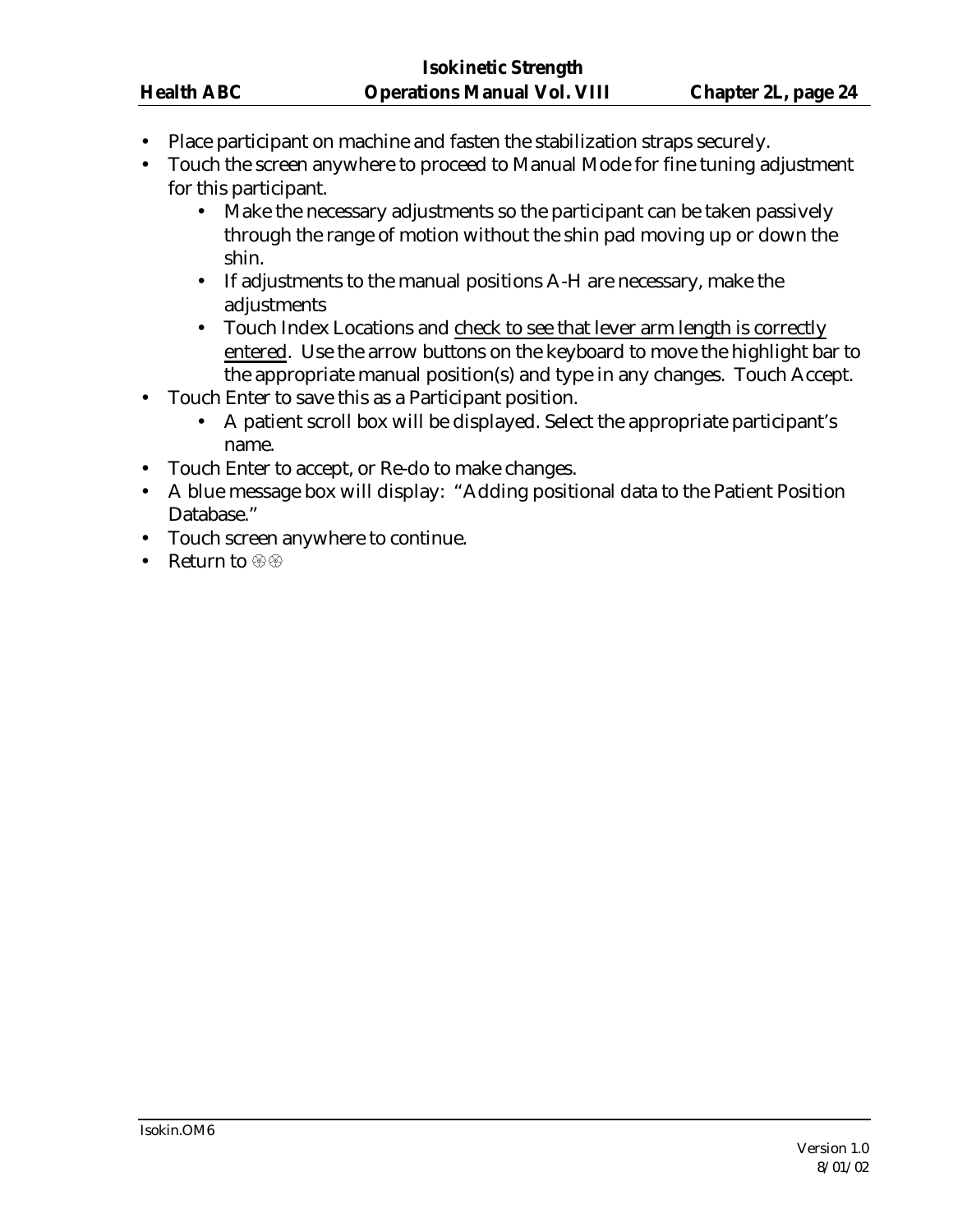## **APPENDIX 4 Health ABC Kin-Com Overlay Test Protocol – New Participant**

- Power-up the Kin-Com.
- Touch the screen anywhere to Enter the Kin-Com Main menu.
- Touch Kin-Com to access the main menu.
- Touch Patient Positions.
- Touch Preset Position.
- Touch joint: Knee.
- Touch Ext.
- Touch side: Right or Left as appropriate.
- Touch the screen anywhere.
- Follow on-screen instructions to position the unit in the standard preset position for knee extension.
- Place participant on machine and secure stabilization straps
- Touch the screen anywhere to proceed to Manual Mode for fine tuning adjustment for this participant.
	- Make the necessary adjustments so the participant can be taken passively through the range of motion without the shin pad moving up or down the shin.
	- If adjustments to the manual positions A-H are necessary, make the adjustments, then **touch Index Locations**. Make sure the lever arm length is correctly entered. Use the arrow buttons on the keyboard to move the highlight bar to the appropriate position(s). Type in the new number(s) and touch Accept.
- Touch Enter to save this as a Participant position.
	- A patient scroll box will be displayed. Select New Patient and enter all appropriate data. **This includes entering the Health ABC Enrollment ID # in the space for physician and the examiner's Health ABC staff ID in the space for clinician.**
- Touch Enter to accept, or Re-do to make changes.
- A blue message box will display: "Adding positional data to the Patient Position Database."
- Touch screen anywhere to continue.
- Touch Evaluation to access the evaluation program.
- The patient scroll box will be displayed. Select New Patient and enter all appropriate data.
- Touch Enter to accept this participant.
- A blue message box will display: "You will need the following attachments: Double shin pad" (you already have it)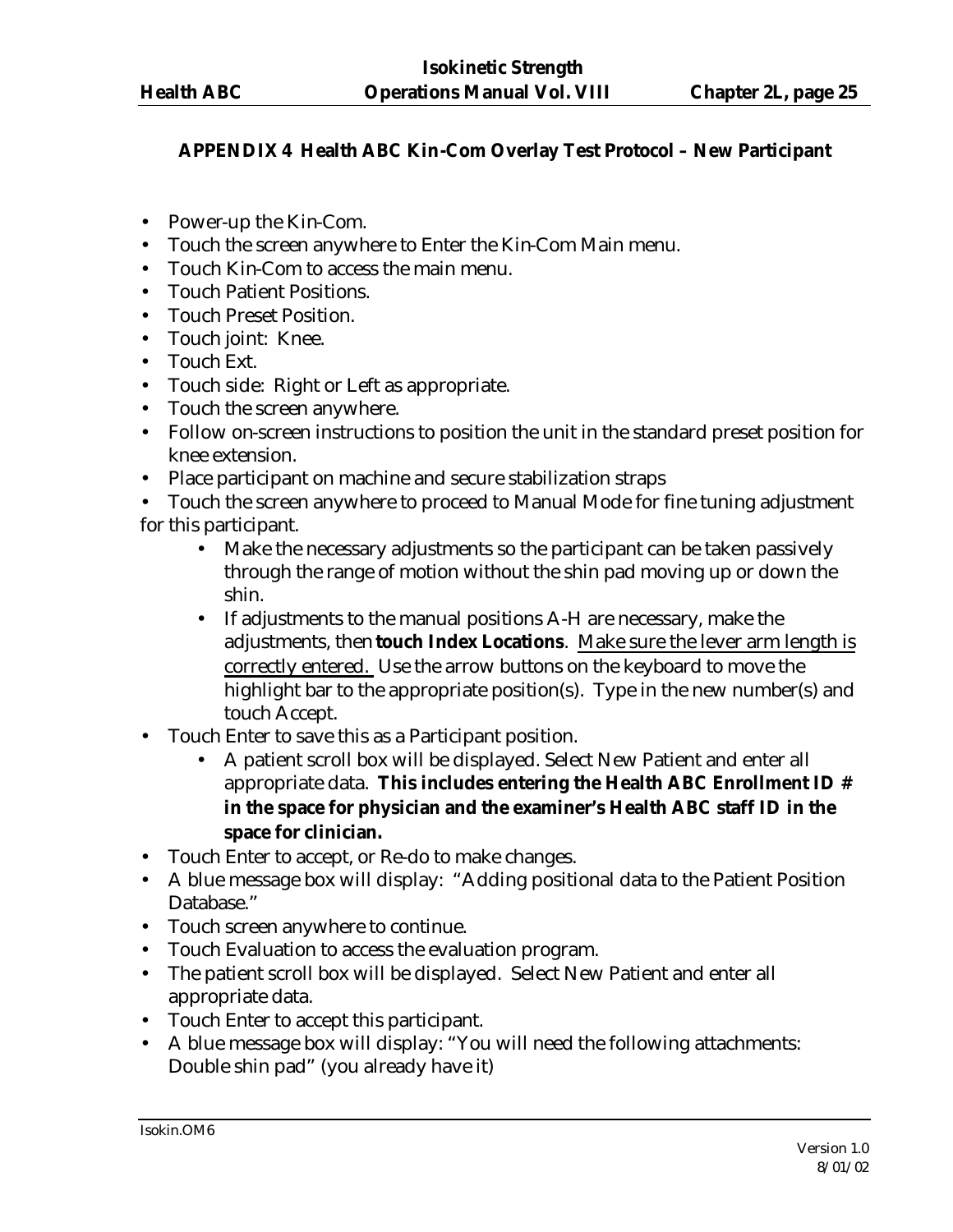- Touch Turn ON Gravity Compensation
- Move Lever Arm to horizontal position (check with a level)
- Touch Enter (you will get joint specification screen)
- Touch Enter.
- Touch Protocol
- Select ABC, then touch Enter
- Touch Overlay.
- Set Lever arm length:
	- The lever arm length is the distance from the axis of rotation to the end of the load cell.
	- Enter the correct number on the numeric pad on the screen.
- Touch Enter.
- Set anatomical reference.
	- Select Joint Position
	- Move lever arm to vertical position (pointing down, check with level)
	- Touch Enter to record mechanical position of the lever arm at 90°.
	- Enter Actual joint angle: 90 using screen keypad.
	- Touch Enter
- Move joint angle positive.
	- Move the knee towards flexion.
- Press Enter to record the direction as positive.
- You will see a blue message box saying "Anatomical reference is now set for knee extension"
- Press Enter to advance to the next screen.
- Blue text will tell you to "Move the lever arm as close to the horizontal position...." Ignore this message. Current angle will be displayed
- Move Lever Arm to Current angle:  $= 42^{\circ}$  for Right knee;  $44^{\circ}$  for Left knee
- Move mechanical stop C to 13 for Right knee; D to 25 for Left knee
- Screen will show current angle close to 42 degrees, touch Enter
- **\***
- With the participant's limb attached to the pad, ask them to relax.
- When the weight reading stabilizes, touch Enter
- Limb weight will be displayed
- Ask the participant to contract and then relax their leg and repeat from **\***
- If your weight readings agree, press enter, otherwise repeat again until you have a reading that you think is accurate
- Touch Enter
- Set Stop angle: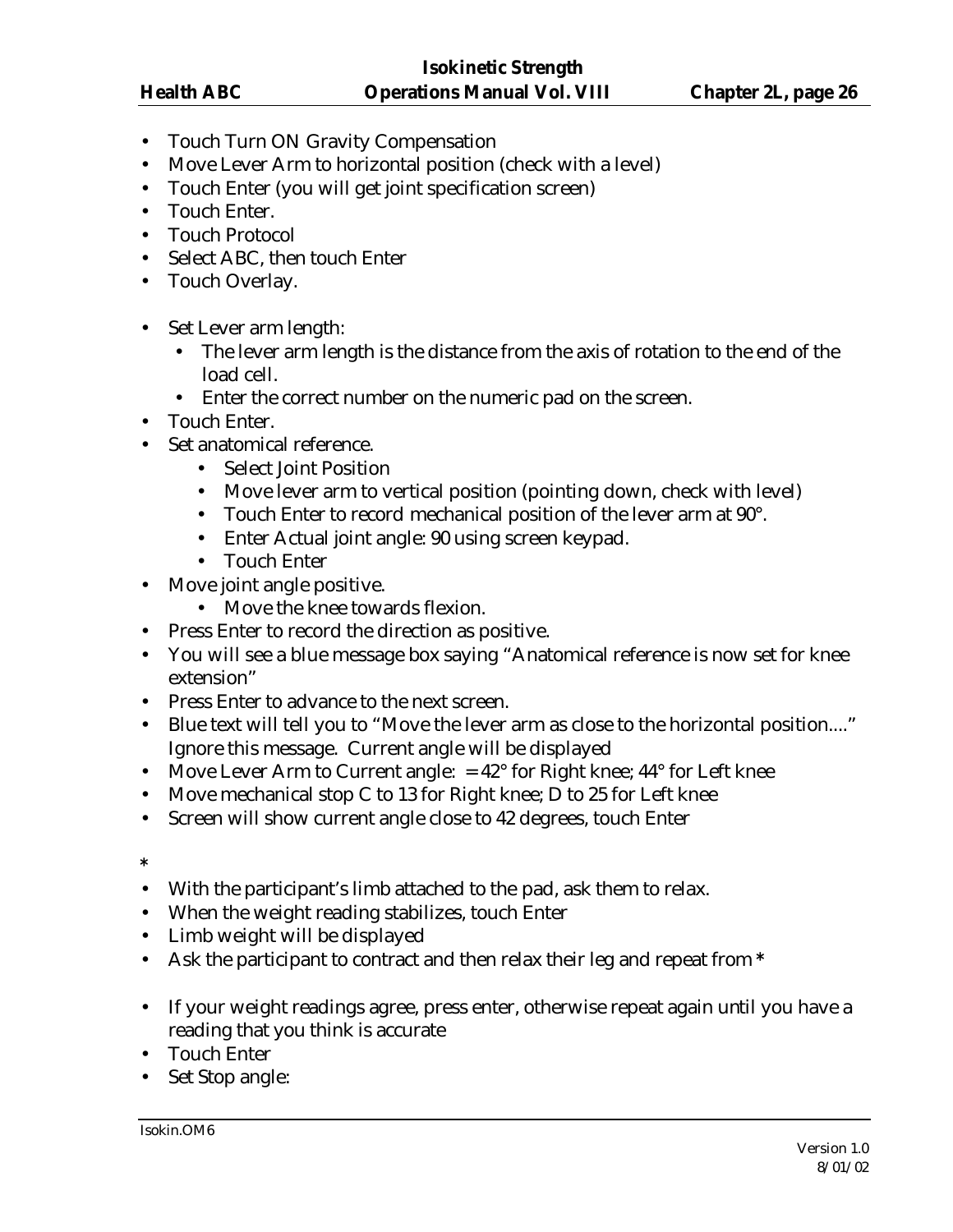- **Grasp the load cell (not** the lever arm) and move the lever arm to 30 degrees.
- Press Enter to record stop angle.
- Move mechanical stop C back to 8 and D to 19 for Right Knee; C to 20 and D to 30 for Left Knee
- Set start angle:
	- **Grasp the load cell (not** the lever arm) and move the lever arm to 90 degrees.
	- Press Enter to record the start angle and advance to the next screen.
- Set Concentric Activation Force:
	- Ask participant to push as hard as possible against the lever arm. Be sure to tell them that the lever arm will not move.
	- Watch the maximal torque numbers scroll by on the right of screen, and record the maximum number.
	- Divide that number by two, and set concentric activation force to that number (50% of maximum isometric torque):
	- Select Change, then Force Limits, then Start Forward Force.
	- Enter the desired number on the screen keypad, hit Enter, then select Enter Return to Test
- Touch Start Measure
	- Ask participant to push up on the pad with less than maximal effort for practice. When lever arm stops, touch No.
	- Touch Start Measure
	- **Grasp the load cell** (**not** the lever arm) and move the lever arm back to 90 degrees. When lever arm stops, touch No.
	- Touch Start Measure
- **•** Repeat CONC practice effort at less than maximal effort**.**
	- Touch Start Measure
	- Ask participant to push up on the pad with less than maximal effort. When lever arm stops, touch No.
	- Allow the participant 20 seconds before starting the real test or repeating the practice test. Participants should perform two good practices (based upon shape of curve) before testing begins.
	- **Grasp the load cell** (**not** the lever arm) and move the lever arm back to 90 degrees. When lever arm stops, touch No.
- Touch Start Measure to begin recording data for the first concentric effort.
	- Tell the participant to push as hard as possible until the lever arm stops.
	- Always Touch Yes to accept the initial concentric effort.
	- Touch Start Measure
	- **Grasp the load cell** (**not** the lever arm) and move the lever arm back to 90 degrees. When lever arm stops, touch No.
	- Wait 20 seconds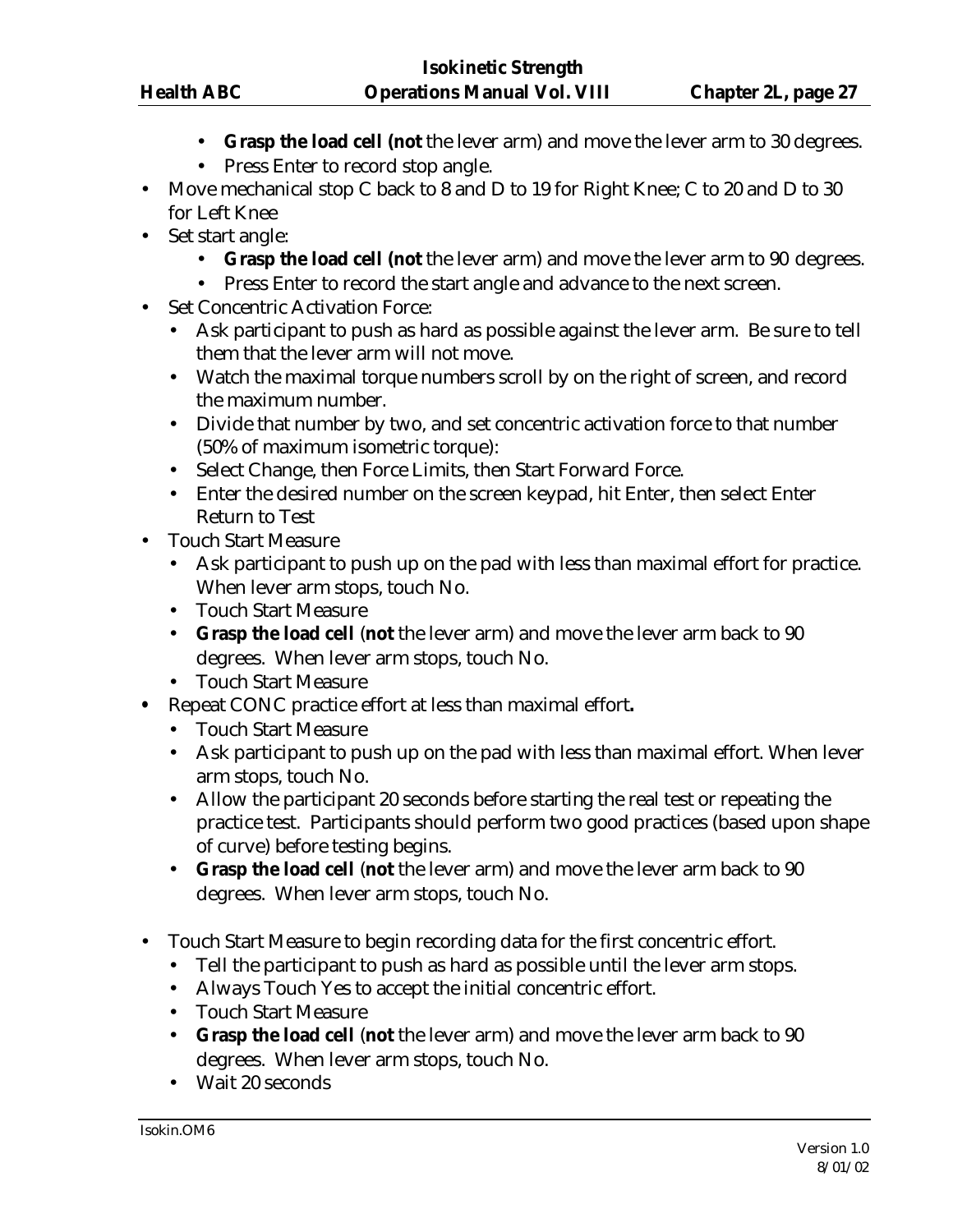- Touch Start Measure to begin recording data for the second concentric effort.
	- As data for the second effort is recorded it will be displayed in blue "over" the previously collected initial effort (in green). If the two efforts "overlay" very consistently, then Touch Yes to accept latest effort and Touch Yes to accept previous effort. This will average the two efforts together.
	- If the latest effort is greater in amplitude, Touch Yes to latest and No to previous. This will save the latest effort and delete the previous.
	- If the latest effort is of lower amplitude than the previous, Touch No to latest and it will be deleted.
- Continue in this fashion until three concentric curves have been accepted.
- Touch Save to save data (Button will change from 0 to 1)
- Touch Escape three times to return to the main menu.
- Touch Reports
- Touch Overlay
- Touch Compare Report
- Select Patient, enter
- Select date, enter
- Select test 1, enter
- Select test 2 (same test), enter
- Enter
- Touch Print, enter
- Enter
- Enter
- Report should be printing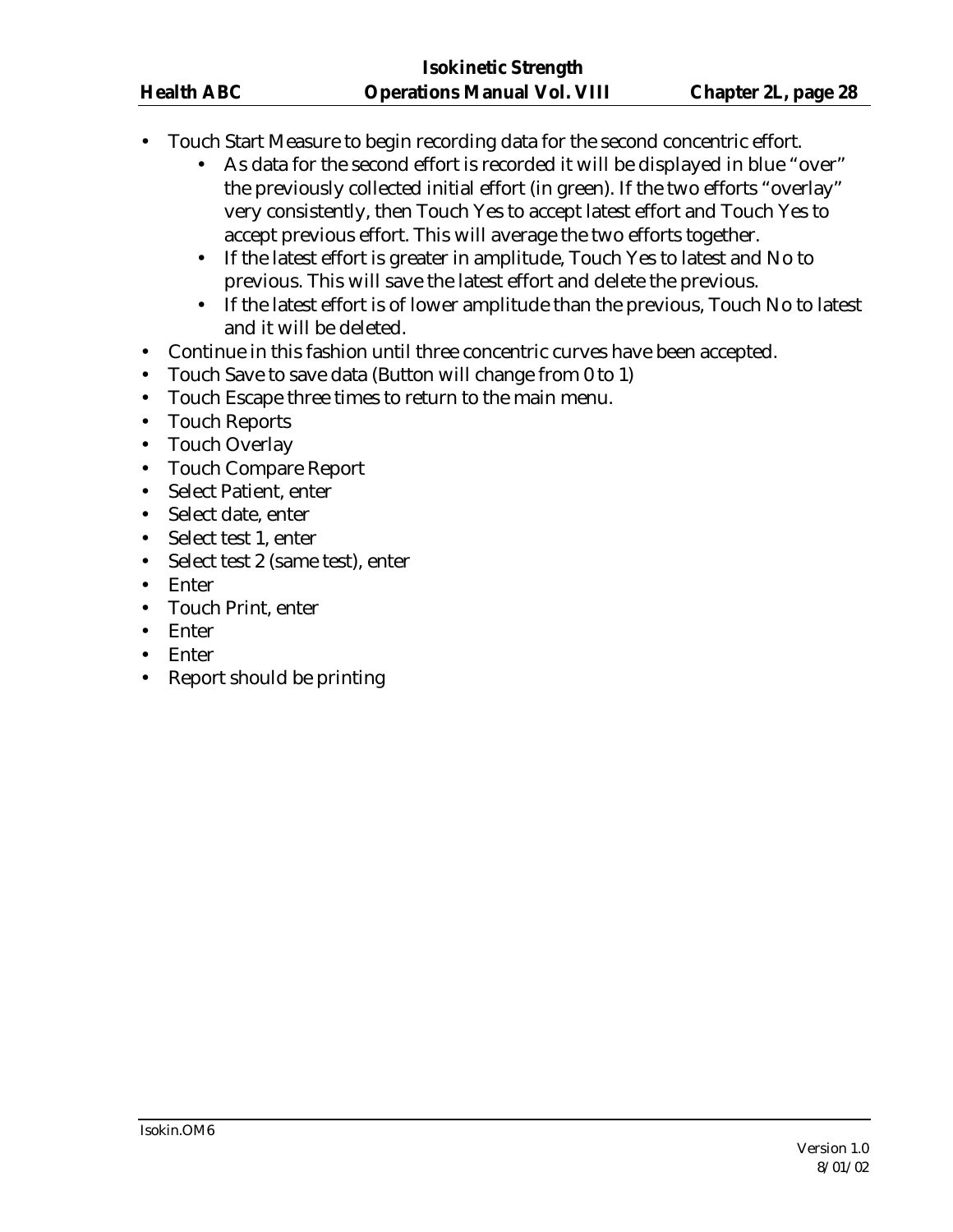#### **APPENDIX 5 – Acceptable and Unacceptable Overlays (page 1 of 2)**

| $\mathbf{v}$ $\mathbf{v}$ $\mathbf{v}$ $\mathbf{v}$ |          |                  |       |              |  |
|-----------------------------------------------------|----------|------------------|-------|--------------|--|
|                                                     | Accepted |                  | Speed | $\bullet$ /s |  |
|                                                     |          |                  | F:    | 30           |  |
| <b>CONCENTRIC</b>                                   |          | <b>ECCENTRIC</b> | B:    | 30           |  |
|                                                     |          |                  |       |              |  |

JNacceptable



**CONCENTRIC** 

Probably acceptable

**ECCENTRIC** 



30

 $\mathbf{B}$ :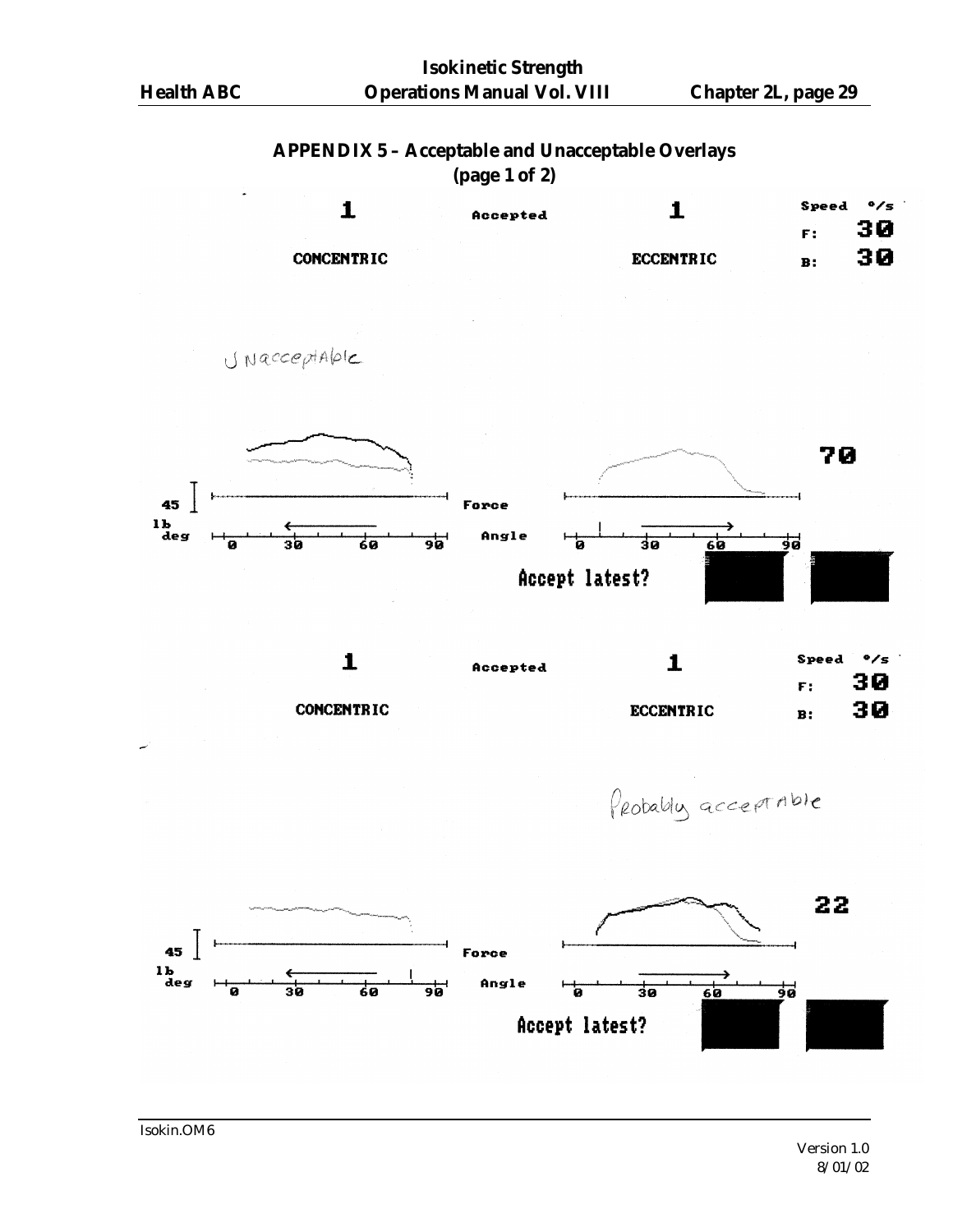

Isokin.OM6

Version 1.0 8/01/02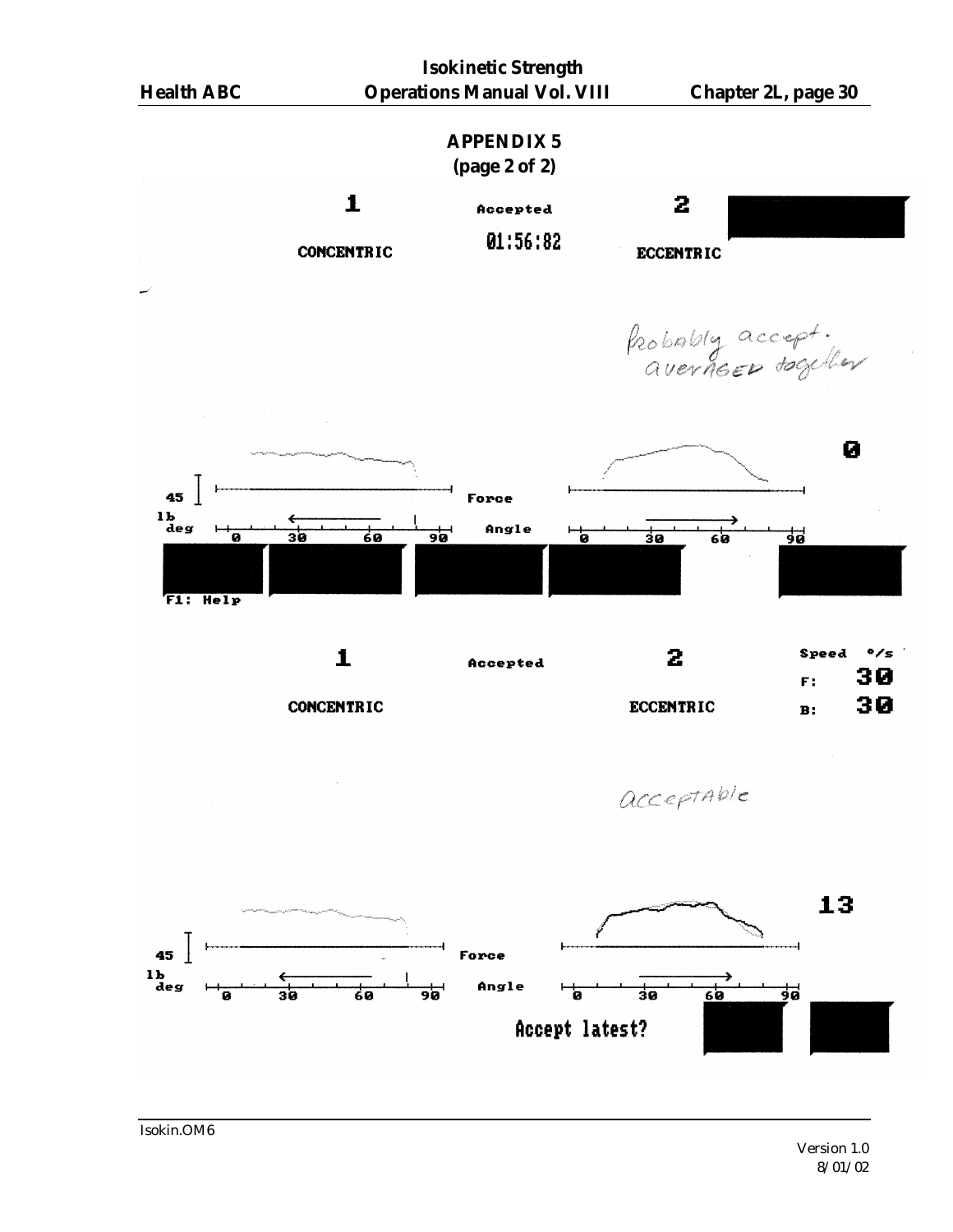# **APPENDIX 6 Protocol for Diskette Backup**

First erase any practice sessions as well as Year 1, 2, 3, 4, or 5 files for participants who have already had their Year 6 exams only

- Touch Kin Com
- Touch Utilities
- Touch System Utilities
- Touch Erase Data Files
- Scroll down the list of participants\* to the first file you wish to delete. With file highlighted, touch Enter Tag. A check mark will appear next to the file. If you check the wrong file, touch Enter Untag. The check mark will disappear. When erasing Year 1 or 5 files, check the exam dates carefully and delete only the old data.
- Scroll down to next file you wish to delete and repeat the process until all practice sessions and extra files are check marked.
- Touch Erase Selected Files.
- Touch Escape to exit System Utilities.
- Touch Database Utilities
- Touch Delete Patient Positions
- Go to each practice patient and touch Enter. The screen will show which tests (e.g. right knee) have been done on that participant and ask you to indicate which test position you want to delete. If there are more than one, scroll to the position(s) you want to delete, then touch Enter. The system will ask if you really want to delete this patient's positions. Touch Yes. Do not erase patient positions for real Health ABC participants.
- Touch Escape several times until you return to the main menu

Finally, using your Kin-Com log as a guide, make an archive copy of all new data to be sent to the Coordinating Center (see instructions above). Make a second diskette copy for your own archives. Keep the backup tape to reuse the next time you archive your data.

- Touch Kin Com
- Touch Utilities
- Touch System Utilities
- Touch Copy Data Files
- Touch Copy Files from C: to A:
- Scroll down screen, tagging each file to be copied (use your log to determine which have not yet been archived). With file highlighted, touch Enter Tag. A check mark will appear next to the file. If you check the wrong file, touch Enter Untag. The check mark will disappear.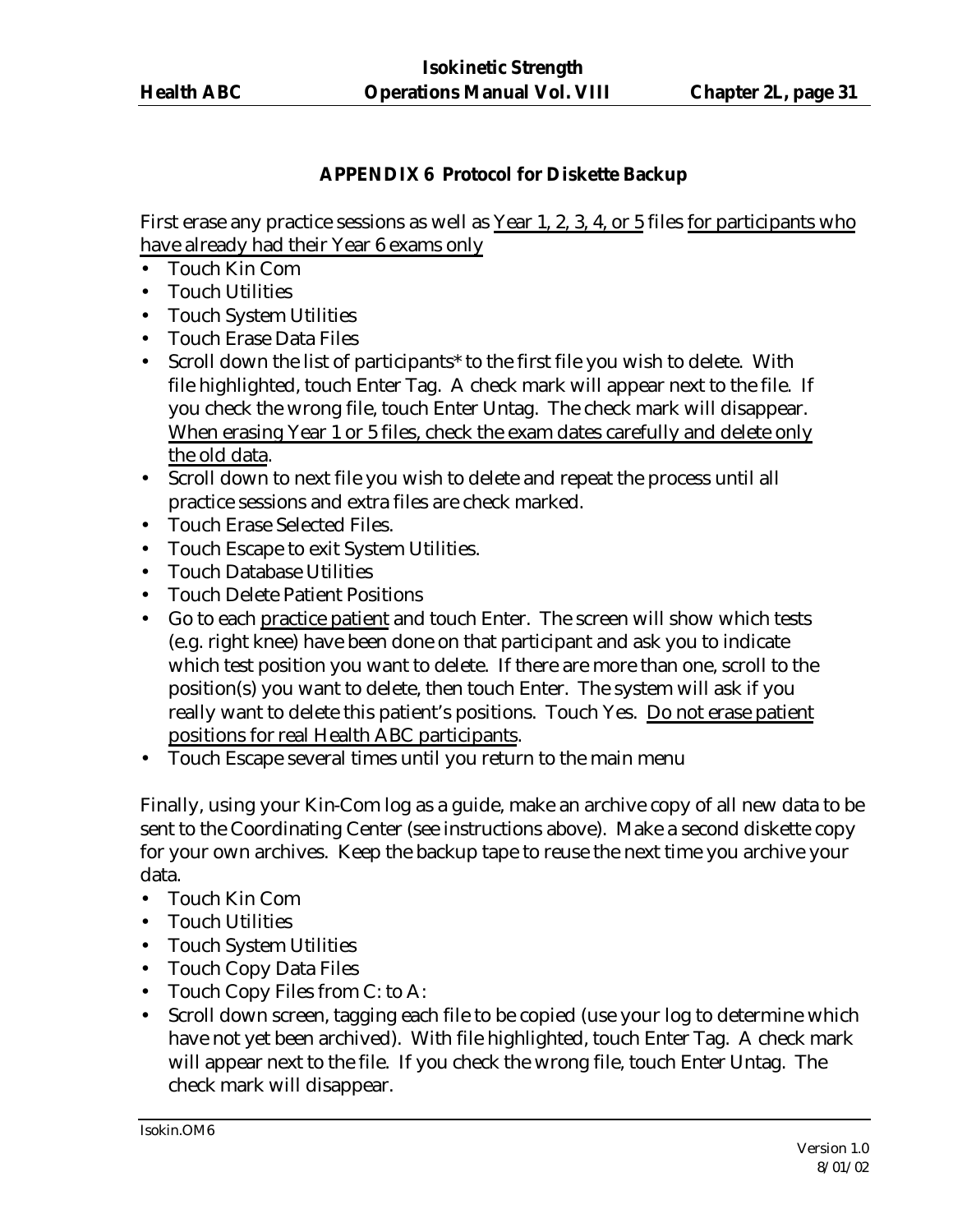- When all files to be archived have been tagged, touch Copy Selected Files
- Wait until copying process is complete (this may take some time)
- Touch Escape three times
- Touch Utilities
- Touch Database Utilities
- Touch Rebuild Database (this may take a long time)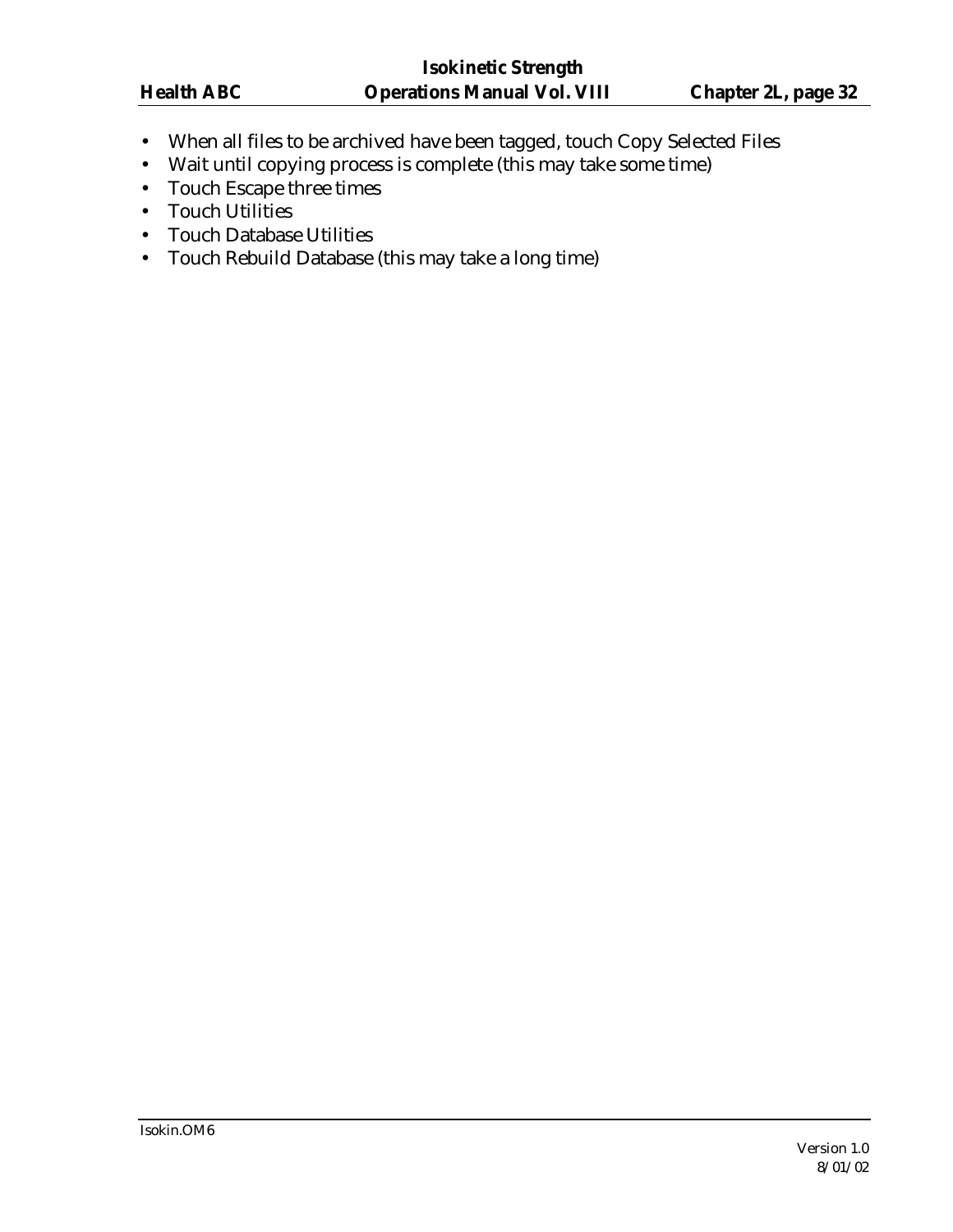# **APPENDIX 7 Kin-Com Data Transfer Form**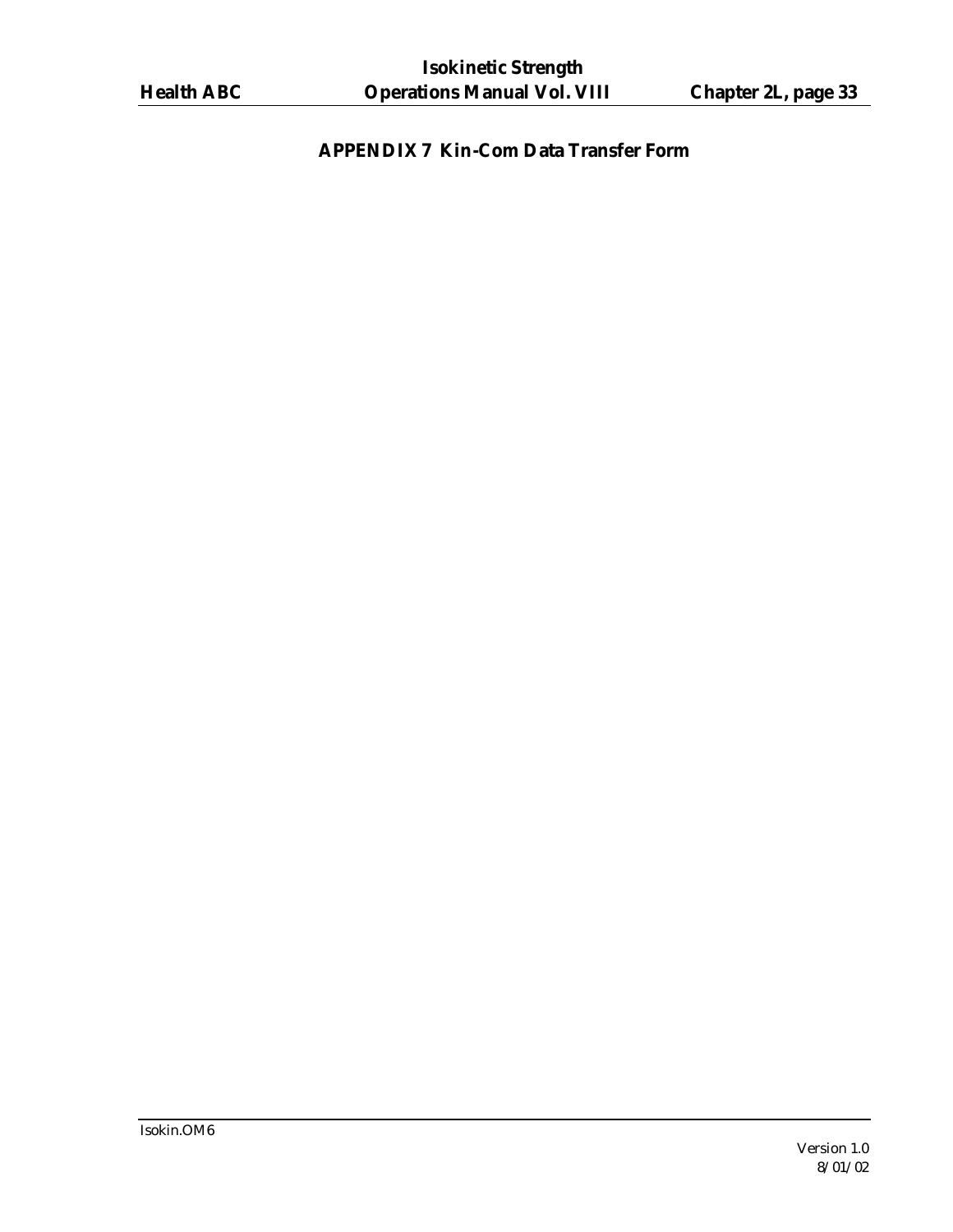

# **KIN-COM DATA TRANSFER**

| To:                                    | Hilsa Ayonayon<br><b>UCSF- Prevention Sciences Group</b><br>74 New Montgomery St., Suite 600<br>San Francisco, CA 94105<br>(415) 597-9268 |
|----------------------------------------|-------------------------------------------------------------------------------------------------------------------------------------------|
| From:                                  |                                                                                                                                           |
| Staff ID#:                             |                                                                                                                                           |
| <b>Field Center:</b>                   | Memphis<br>Pittsburgh                                                                                                                     |
| Telephone #:                           |                                                                                                                                           |
| Dates data backed-up<br>onto diskette: | From:<br>Month<br>Day<br>$\sim 10^4$<br>Year<br>To:<br>Month<br>Day<br>Year                                                               |
| Comments:                              |                                                                                                                                           |
|                                        |                                                                                                                                           |

**UCSF Coordinating Center Use Only:** 

| Date diskette received: |   |
|-------------------------|---|
| Comments:               |   |
|                         | ٠ |
|                         |   |

Kin-Com Data Transfer 5/12/00 pjm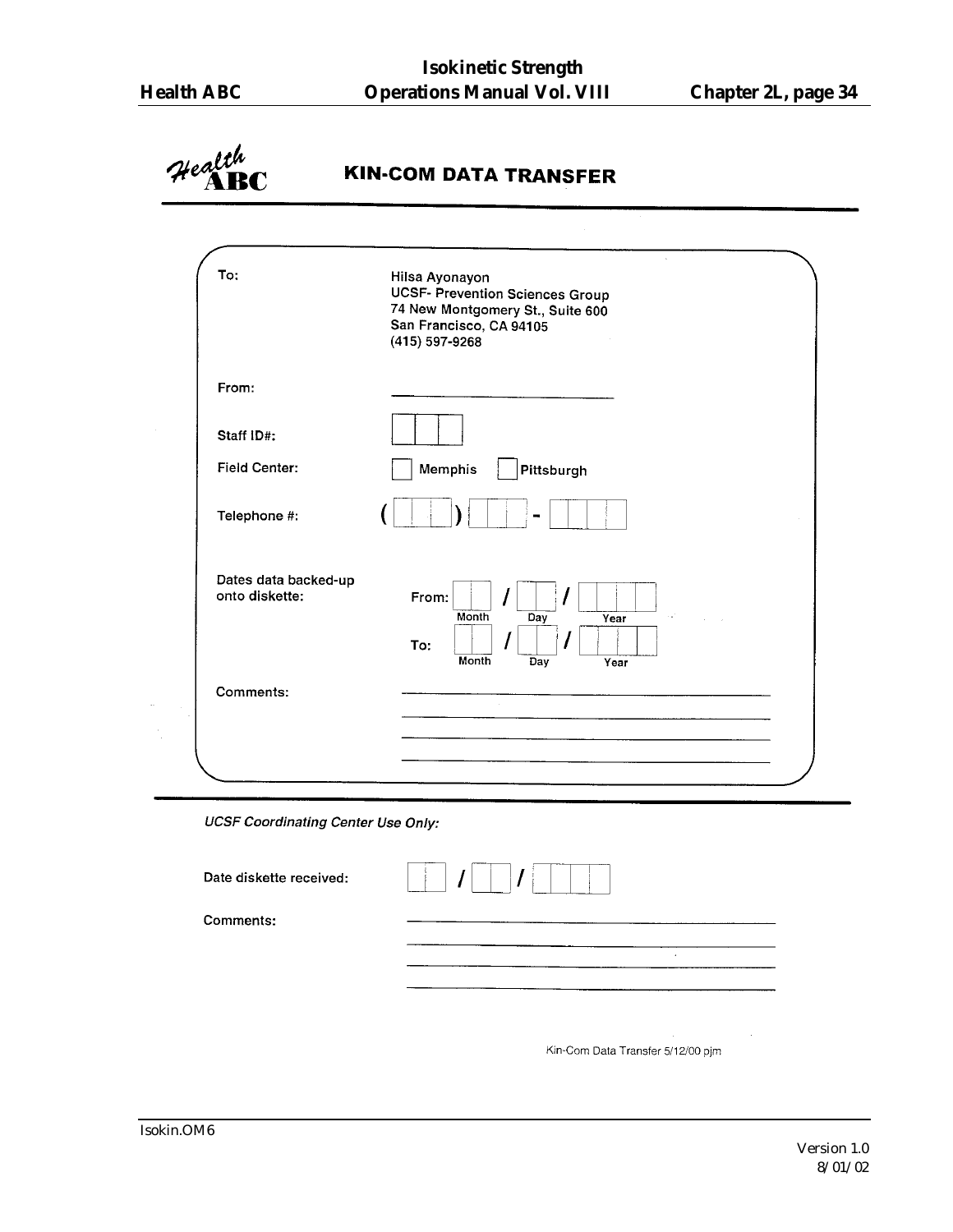# **APPENDIX 8 Managing files on the Kin-Com Computer**

Make a copy of the new Kin-Com data files to a floppy disk at least once a month. You should first maintain a listing of the participant clinic visit date and record the corresponding *n***.**cha file name (where *n*= the number that the Kin-Com assigns as the file prefix name).

At the Kin-Com machine's main menu:

- Type *k* (**K**inCom), then
- Type *u* (**U**tilities), again
- Type *u* (System **U**tilities), and
- Type *x* (E**x**it to Dos)

Your Kin-Com screen will now be at the computer DOS (**Di**sk **O**peration **S**ystem) command prompt in the KinCom directory and will look like this:

#### **C:\CHATTECX>\_**

Type the following commands (shown in bold italics) at the **C:\CHATTECX>** prompt:

#### 1. *dir \*.cha/p*

This command will show you a listing of all of the files with the ".cha" file extension. It will also give you the size of the file in bytes, the date and the time the file was last modified and saved to the computer. By including the "**/p**" in the command, the computer will display the information one screen at a time. To see the next screen, type any key.

Here are some other examples of helpful "*directory*" DOS commands:

#### *dir \*.cha/o:n/p* **(Note: you must type the letter "o" and the letter "n")**

This command will display an "ordered" listing of all of the files by "name" for all files with the ".cha" extension. They are arranged in consecutively named order and not in numbered order. This means that all of the files starting with the number "1" would be displayed first, followed by all of the files beginning with the number "2" and so on. For example, you will see the files on the screen in this order: 1.cha, 10.cha, 11.cha, 12.cha, 13.cha, 14.cha, 15.cha, 16.cha, 17.cha, 18.cha, 19.cha, 110.cha, 111.cha, 112.cha, etc.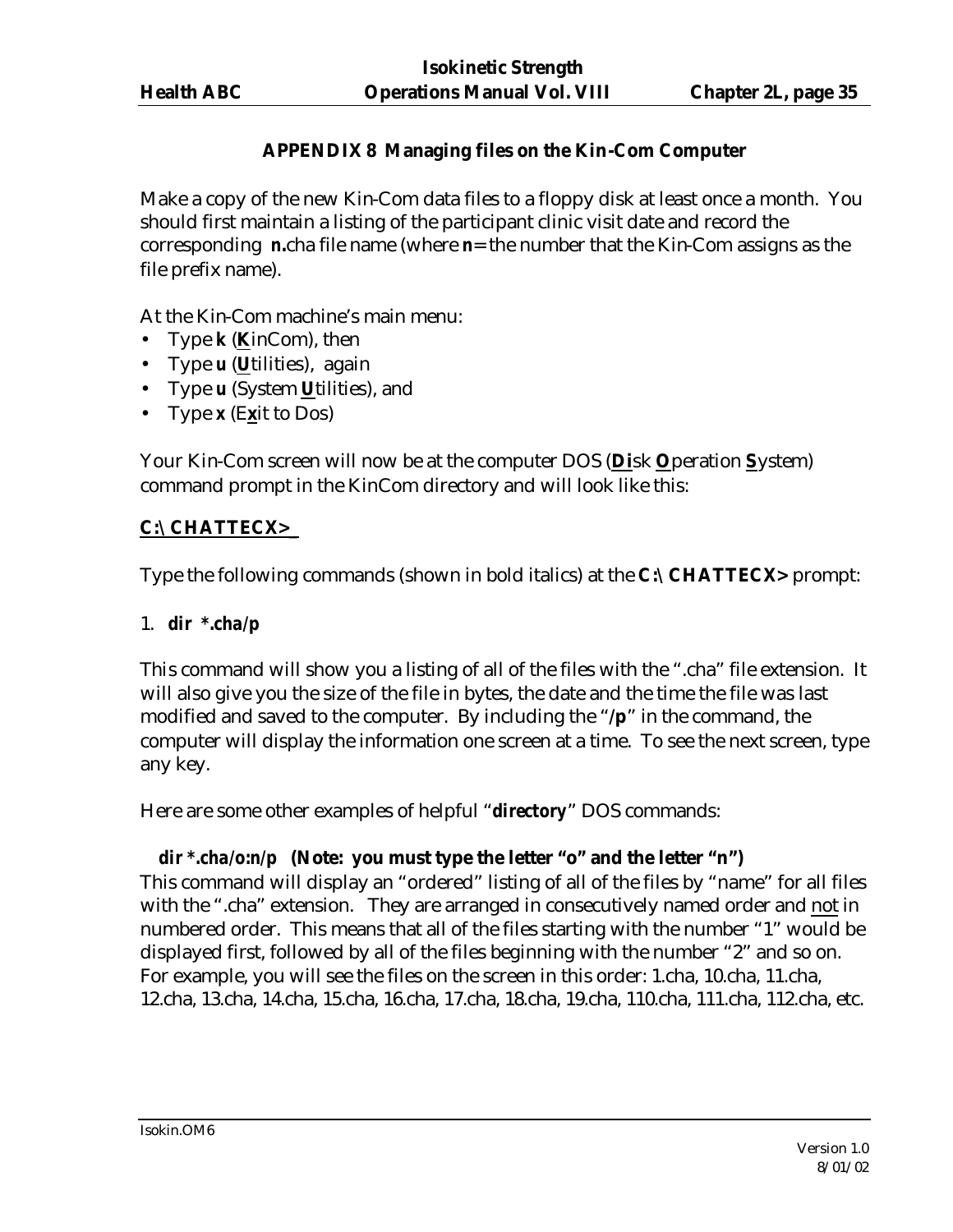#### *dir \*.cha/o:d/p*

This command will display a listing of files sorted in order by the date and the time with the earliest files appearing first. This is a useful command for identifying old Kin-Com files.

#### *dir \*.cha/o:-d/p* **(Please note you must type a "hyphen" before the letter "d")**

This command will display a list of files sorted in date order with the latest files shown first.

## 2. *copy n.cha a:* **(Note: you must substitute a number for the letter** *n* **in this command.)**

This command copies a file with a ".cha" named file to the floppy "a" drive.

**Important: If use type the asterisk (\*) key as a wild card in this command, the computer will attempt to copy all files named ".cha" to the floppy. However, the floppy disk can not hold all of those files so you will get an error message. You may type a number then the asterisk to copy a group of files. For example, If you type the following commands, you will get the corresponding results:**

*copy 2\*.cha a:* (All files beginning with the number "2" will be copied.)

*copy 24\*.cha a:* (All files beginning with the numbers "24" will be copied; such as: 24.cha, 241.cha, 242, cha, 243.cha, 2447.cha, etc)

*copy 267\*.cha a:* (A;; files beginning with the numbers "267" will be copied; such as 267.cha, 2671.cha, 2672.cha, 2673.cha, etc. You should use this command if you want a copy of a four digit named file and do not want to copy two digit named files. Please note that you will copy only one three digit file name equal to the first three digits.

# 3. *delete n.cha a:* **(Note: you must substitute a number for the letter** *n* **in this command)**

This command will delete a file from the computer. **IMPORTANT: ALWAYS BACKUP YOUR DATA BEFORE DELETING FILES.**